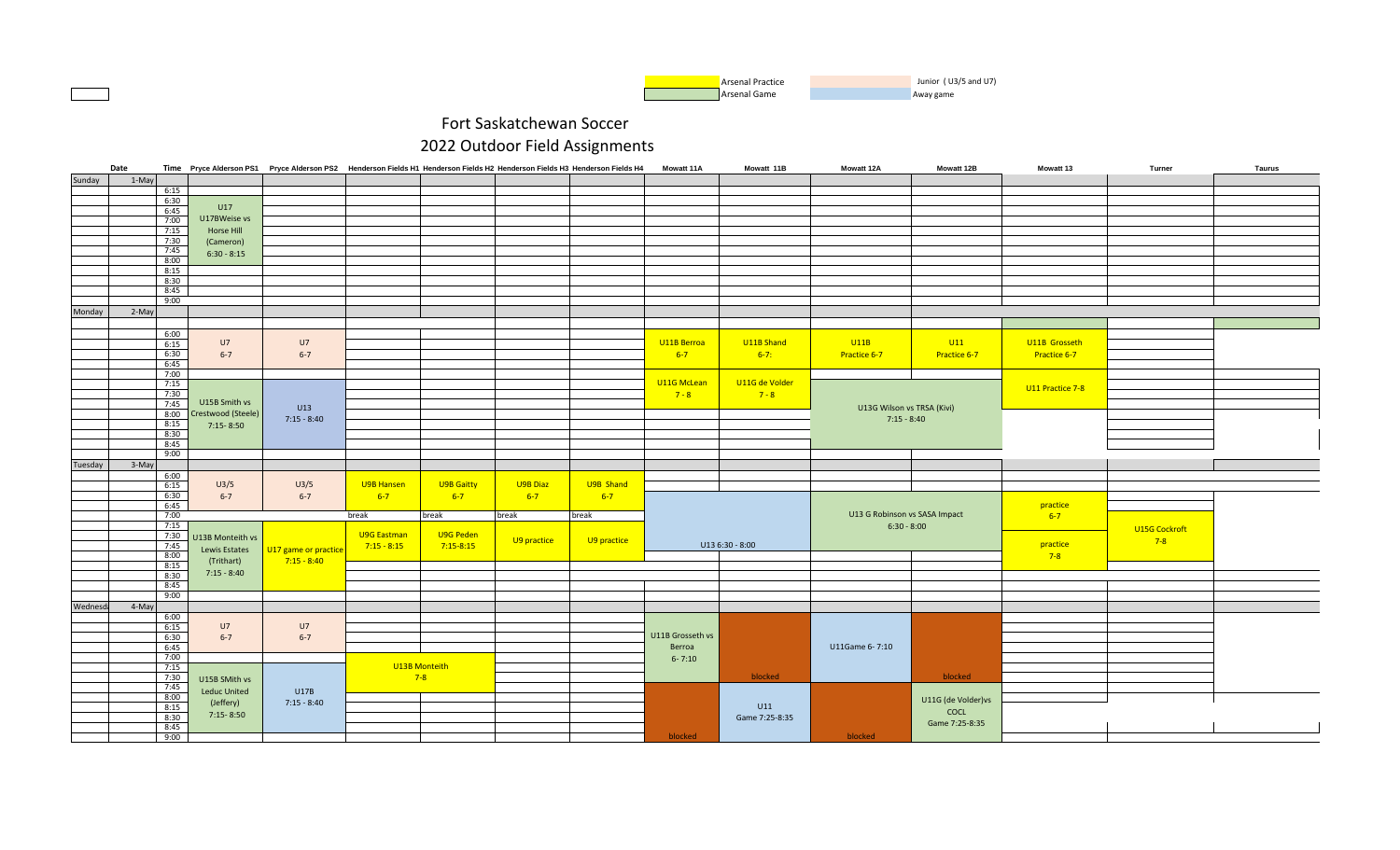

|          | Date  |              |                  | Time Pryce Alderson PS1 Pryce Alderson PS2 Henderson Fields H1 Henderson Fields H2 Henderson Fields H3 Henderson Fields H4 |                |                                        |               |               | <b>Mowatt 11A</b> | Mowatt 11B      | Mowatt 12A                      | Mowatt 12B | Mowatt 13 | Turner | <b>Taurus</b> |
|----------|-------|--------------|------------------|----------------------------------------------------------------------------------------------------------------------------|----------------|----------------------------------------|---------------|---------------|-------------------|-----------------|---------------------------------|------------|-----------|--------|---------------|
| Thursday | 5-May |              |                  |                                                                                                                            |                |                                        |               |               |                   |                 |                                 |            |           |        |               |
|          |       | 6:00         |                  | blocked                                                                                                                    |                | U9 Shand vs Horse U9 Gaitty vs Lorelei |               |               |                   |                 |                                 |            |           |        |               |
|          |       | 6:15         |                  |                                                                                                                            | Hill           | Beaumaris (                            | U9 Game       | U9 Game       |                   |                 |                                 |            |           |        |               |
|          |       | 6:30         |                  |                                                                                                                            | $6:00 - 7:00$  | $6:00 - 7:00$                          | $6:00 - 7:00$ | $6:00 - 7:00$ |                   |                 |                                 |            |           |        |               |
|          |       | 6:45         |                  |                                                                                                                            |                |                                        |               |               |                   |                 |                                 |            |           |        |               |
|          |       | 7:00         | U17B Weise vs    | U13                                                                                                                        | U9 break       | U9 break                               | U9 break      | U9 break      |                   |                 | U13G Wilson vs Willowby (Plant) |            |           |        | U15G Cockroft |
|          |       | 7:15<br>7:30 | Willowby (Xiaxo) | $6:30 - 8:00$                                                                                                              | U9G Eastman vs | U9G Peden vs                           | U9 Game       | U9 Game       |                   |                 | $6:30 - 8:00$                   |            |           |        | $6:45 - 7:45$ |
|          |       | 7:45         | $6:30 - 8:15$    |                                                                                                                            | Griesbach      | Horse Hill                             |               |               |                   | U13 6:30 - 8:00 |                                 |            |           |        |               |
|          |       | 8:00         |                  |                                                                                                                            | $7:15-8:15$    | $7:15 - 8:15$                          | $7:15-8:15$   | $7:15-8:15$   |                   |                 |                                 |            |           |        |               |
|          |       | 8:15         |                  |                                                                                                                            |                |                                        |               |               |                   |                 |                                 |            |           |        |               |
|          |       | 8:30         |                  |                                                                                                                            |                |                                        |               |               |                   |                 |                                 |            |           |        |               |
|          |       | 8:45         |                  |                                                                                                                            |                |                                        |               |               |                   |                 |                                 |            |           |        |               |
|          |       | 9:00         |                  |                                                                                                                            |                |                                        |               |               |                   |                 |                                 |            |           |        |               |
|          |       |              |                  |                                                                                                                            |                |                                        |               |               |                   |                 |                                 |            |           |        |               |
| Friday   | 6-May |              |                  |                                                                                                                            |                |                                        |               |               |                   |                 |                                 |            |           |        |               |
|          |       | 6:30         |                  |                                                                                                                            |                |                                        |               |               |                   |                 |                                 |            |           |        |               |
|          |       | 6:45         |                  |                                                                                                                            |                |                                        |               |               |                   |                 |                                 |            |           |        |               |
|          |       | 7:00         |                  |                                                                                                                            |                |                                        |               |               |                   |                 |                                 |            |           |        |               |
|          |       | 7:15         |                  |                                                                                                                            |                |                                        |               |               |                   | U13G Robinson   | U13G Wilson                     |            |           |        |               |
|          |       | 7:30<br>7:45 |                  |                                                                                                                            |                |                                        |               |               |                   | $7-8$           | $7-8$                           |            |           |        |               |
|          |       | 8:00         |                  |                                                                                                                            |                |                                        |               |               |                   |                 |                                 |            |           |        |               |
| Saturday | 7-May |              |                  |                                                                                                                            |                |                                        |               |               |                   |                 |                                 |            |           |        |               |
|          |       |              |                  |                                                                                                                            |                |                                        |               |               |                   |                 |                                 |            |           |        |               |
|          |       | 10           |                  |                                                                                                                            |                |                                        |               |               | U11G deVolder     |                 |                                 |            |           |        |               |
|          |       | 10.30        |                  |                                                                                                                            |                |                                        |               |               | $10-11$           |                 |                                 |            |           |        |               |
|          |       | 11           |                  |                                                                                                                            |                |                                        |               |               |                   |                 |                                 |            |           |        |               |
|          |       | 12           |                  |                                                                                                                            |                |                                        |               |               |                   |                 |                                 |            |           |        |               |
|          |       | 1:00         |                  |                                                                                                                            |                |                                        |               |               |                   |                 |                                 |            |           |        |               |
|          |       | 1:15         |                  |                                                                                                                            |                |                                        |               |               |                   |                 |                                 |            |           |        |               |
|          |       | 1:30         |                  |                                                                                                                            |                |                                        |               |               |                   |                 |                                 |            |           |        |               |
|          |       |              | U17B             |                                                                                                                            |                |                                        |               |               |                   |                 |                                 |            |           |        |               |
|          |       | 1:45<br>2:00 | $1-3$            |                                                                                                                            |                |                                        |               |               |                   |                 |                                 |            |           |        |               |
|          |       | 2:15         |                  |                                                                                                                            |                |                                        |               |               |                   |                 |                                 |            |           |        |               |
|          |       |              |                  |                                                                                                                            |                |                                        |               |               |                   |                 |                                 |            |           |        |               |
|          |       | 2:30         |                  |                                                                                                                            |                |                                        |               |               |                   |                 |                                 |            |           |        |               |
|          |       | 2:45         |                  |                                                                                                                            |                |                                        |               |               |                   |                 |                                 |            |           |        |               |
|          |       | 3:00         |                  |                                                                                                                            |                |                                        |               |               |                   |                 |                                 |            |           |        |               |
| Sunday   | 8-May |              |                  |                                                                                                                            |                |                                        |               |               |                   |                 |                                 |            |           |        |               |
|          |       | 10           |                  |                                                                                                                            | U9 Shand       |                                        |               |               |                   |                 |                                 |            |           |        |               |
|          |       | 10:15        |                  |                                                                                                                            | $10-11$        |                                        |               |               |                   |                 |                                 |            |           |        |               |
|          |       | 10:30        |                  |                                                                                                                            |                |                                        |               |               |                   |                 |                                 |            |           |        |               |
|          |       | 10:45        |                  |                                                                                                                            |                |                                        |               |               |                   |                 |                                 |            |           |        |               |
|          |       | 11:00        |                  |                                                                                                                            |                |                                        |               |               |                   |                 |                                 |            |           |        |               |
|          |       | 11:15        |                  |                                                                                                                            |                |                                        |               |               | U11 Shand         |                 |                                 |            |           |        |               |
|          |       | 11:30        |                  |                                                                                                                            |                |                                        |               |               | $11:15 - 12:15$   |                 |                                 |            |           |        |               |
|          |       | 11:45        |                  |                                                                                                                            |                |                                        |               |               |                   |                 |                                 |            |           |        |               |
|          |       | 12:00        |                  |                                                                                                                            |                |                                        |               |               |                   |                 |                                 |            |           |        |               |
|          |       | 12:15        |                  |                                                                                                                            |                |                                        |               |               |                   |                 |                                 |            |           |        |               |
|          |       | 1:00         |                  |                                                                                                                            |                |                                        |               |               |                   |                 |                                 |            |           |        |               |
|          |       | 1:15         |                  |                                                                                                                            |                |                                        |               |               |                   |                 |                                 |            |           |        |               |
|          |       | 1:30         |                  |                                                                                                                            |                |                                        |               |               |                   |                 |                                 |            |           |        |               |
|          |       |              |                  |                                                                                                                            |                |                                        |               |               |                   |                 |                                 |            |           |        |               |
|          |       | 1:45         |                  |                                                                                                                            |                |                                        |               |               |                   |                 |                                 |            |           |        |               |
|          |       | 2:00         |                  |                                                                                                                            |                |                                        |               |               |                   |                 |                                 |            |           |        |               |
|          |       | 2:15         |                  |                                                                                                                            |                |                                        |               |               |                   |                 |                                 |            |           |        |               |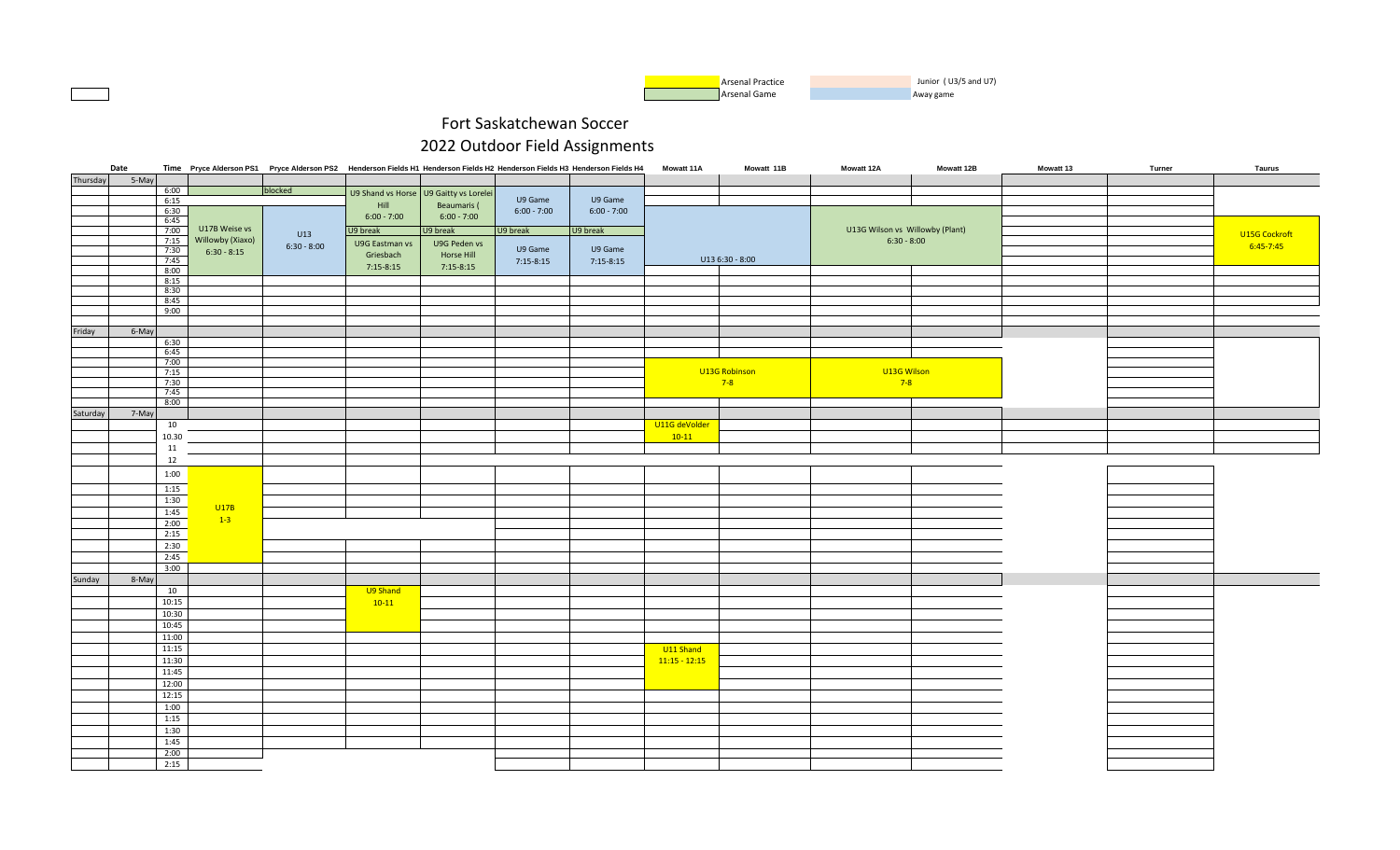

|                 | Date   |      |                          | Time Pryce Alderson PS1 Pryce Alderson PS2 Henderson Fields H1 Henderson Fields H2 Henderson Fields H3 Henderson Fields H4 |                |                       |                               |               | Mowatt 11A    | Mowatt 11B                                 | <b>Mowatt 12A</b>                     | <b>Mowatt 12B</b> | <b>Mowatt 13</b> | Turner        | Taurus |
|-----------------|--------|------|--------------------------|----------------------------------------------------------------------------------------------------------------------------|----------------|-----------------------|-------------------------------|---------------|---------------|--------------------------------------------|---------------------------------------|-------------------|------------------|---------------|--------|
|                 |        | 2:30 |                          |                                                                                                                            |                |                       |                               |               |               |                                            |                                       |                   |                  |               |        |
|                 |        | 2:45 |                          |                                                                                                                            |                |                       |                               |               |               |                                            |                                       |                   |                  |               |        |
|                 |        | 3:00 |                          |                                                                                                                            |                |                       |                               |               |               |                                            |                                       |                   |                  |               |        |
|                 |        | 3:30 |                          |                                                                                                                            |                |                       |                               |               |               |                                            |                                       |                   |                  |               |        |
|                 |        |      |                          |                                                                                                                            |                |                       |                               |               |               |                                            |                                       |                   |                  |               |        |
|                 |        | 4:00 |                          |                                                                                                                            |                |                       |                               |               |               |                                            |                                       |                   |                  |               |        |
|                 |        |      |                          |                                                                                                                            |                | U15B Smith 3:30 -5:00 |                               |               |               |                                            |                                       |                   |                  |               |        |
|                 |        | 4:15 |                          |                                                                                                                            |                |                       |                               |               |               |                                            |                                       |                   |                  |               |        |
|                 |        | 4:30 |                          |                                                                                                                            |                |                       |                               |               |               |                                            |                                       |                   |                  |               |        |
|                 |        |      |                          |                                                                                                                            |                |                       |                               |               |               |                                            |                                       |                   |                  |               |        |
|                 |        | 4;45 |                          |                                                                                                                            |                |                       |                               |               |               |                                            |                                       |                   |                  |               |        |
|                 |        | 5:00 |                          |                                                                                                                            |                |                       |                               |               |               |                                            |                                       |                   |                  |               |        |
|                 |        | 5:15 |                          |                                                                                                                            |                |                       |                               |               |               |                                            |                                       |                   |                  |               |        |
|                 |        | 5:30 |                          |                                                                                                                            |                |                       |                               |               |               |                                            |                                       |                   |                  |               |        |
|                 |        | 5:45 |                          |                                                                                                                            |                |                       |                               |               |               |                                            |                                       |                   |                  |               |        |
|                 |        | 6:00 |                          |                                                                                                                            |                |                       |                               |               |               |                                            |                                       |                   |                  |               |        |
|                 |        | 6:15 |                          |                                                                                                                            |                |                       |                               |               |               |                                            |                                       |                   |                  |               |        |
|                 |        | 6:30 |                          |                                                                                                                            |                |                       |                               |               |               |                                            |                                       |                   |                  |               |        |
|                 |        | 6:45 |                          |                                                                                                                            |                |                       |                               |               |               |                                            |                                       |                   |                  |               |        |
|                 |        | 7:00 |                          |                                                                                                                            |                |                       |                               |               |               |                                            |                                       |                   |                  |               |        |
|                 |        | 7:15 | U17 6:30 - 8:15          |                                                                                                                            |                |                       |                               |               |               |                                            |                                       |                   |                  |               |        |
|                 |        | 7:30 |                          |                                                                                                                            |                |                       |                               |               |               |                                            |                                       |                   |                  |               |        |
|                 |        | 7:45 |                          |                                                                                                                            |                |                       |                               |               |               |                                            |                                       |                   |                  |               |        |
|                 |        |      |                          |                                                                                                                            |                |                       |                               |               |               |                                            |                                       |                   |                  |               |        |
|                 |        | 8:00 |                          |                                                                                                                            |                |                       |                               |               |               |                                            |                                       |                   |                  |               |        |
|                 |        | 8:15 |                          |                                                                                                                            |                |                       |                               |               |               |                                            |                                       |                   |                  |               |        |
|                 |        | 8:30 |                          |                                                                                                                            |                |                       |                               |               |               |                                            |                                       |                   |                  |               |        |
|                 |        | 8:45 |                          |                                                                                                                            |                |                       |                               |               |               |                                            |                                       |                   |                  |               |        |
|                 |        | 9:00 |                          |                                                                                                                            |                |                       |                               |               |               |                                            |                                       |                   |                  |               |        |
| Monday          | 9-May  |      |                          |                                                                                                                            |                |                       |                               |               |               |                                            |                                       |                   |                  |               |        |
|                 |        |      |                          |                                                                                                                            |                |                       |                               |               |               |                                            |                                       |                   |                  |               |        |
|                 |        | 6:00 |                          |                                                                                                                            |                |                       |                               |               |               |                                            |                                       |                   |                  |               |        |
|                 |        | 6:15 | U7                       | U7                                                                                                                         |                |                       |                               |               |               |                                            |                                       |                   | U11B Grosseth    |               |        |
|                 |        | 6:30 | $6 - 7$                  | $6 - 7$                                                                                                                    |                |                       |                               |               | U11B Berroa   | U11B Shand                                 |                                       |                   | Practice 6-7:00  |               |        |
|                 |        | 6:45 |                          |                                                                                                                            |                |                       |                               |               | $6 - 7:10$    | $6 - 7:10$                                 |                                       |                   |                  |               |        |
|                 |        | 7:00 |                          |                                                                                                                            |                |                       |                               |               |               |                                            |                                       |                   |                  |               |        |
|                 |        | 7:15 |                          |                                                                                                                            |                |                       |                               |               | <b>Break</b>  | <b>Break</b>                               | U13 G Robinson vs Beaumont (Fedechko) |                   |                  |               |        |
|                 |        | 7:30 |                          |                                                                                                                            |                |                       |                               |               |               |                                            | $6:30 - 8:00$                         |                   | U11 Practice 7-8 |               |        |
|                 |        |      | 7:45 U13B Monteith vs    |                                                                                                                            |                |                       |                               |               |               |                                            |                                       |                   |                  |               |        |
|                 |        |      | 8:00 Rio Terrace (Power) | U13                                                                                                                        |                |                       |                               |               | U11G McLean   | U11G de Volder                             |                                       |                   |                  |               |        |
|                 |        |      |                          | $7:15 - 8:40$                                                                                                              |                |                       |                               |               | $7:25 - 8:25$ | $7:25 - 8:25$                              |                                       |                   |                  |               |        |
|                 |        | 8:15 | $7:15 - 8:50$            |                                                                                                                            |                |                       |                               |               |               |                                            |                                       |                   |                  |               |        |
|                 |        | 8:30 |                          |                                                                                                                            |                |                       |                               |               |               |                                            |                                       |                   |                  |               |        |
|                 |        | 8:45 |                          |                                                                                                                            |                |                       |                               |               |               |                                            |                                       |                   |                  |               |        |
|                 |        | 9:00 |                          |                                                                                                                            |                |                       |                               |               |               |                                            |                                       |                   |                  |               |        |
| Tuesday         | 10-May |      |                          |                                                                                                                            |                |                       |                               |               |               |                                            |                                       |                   |                  |               |        |
|                 |        | 6:00 |                          |                                                                                                                            | U9G Eastmanand | U9G Hansen and        |                               |               |               |                                            |                                       |                   |                  |               |        |
|                 |        | 6:15 | U3/5                     | U3/5                                                                                                                       | Peden          | Shand                 | U9 Diaz and Gaitty            | U9            |               |                                            |                                       |                   |                  |               |        |
|                 |        | 6:30 | $6 - 7$                  | $6 - 7$                                                                                                                    |                |                       | $6-7$                         | $6 - 7$       |               |                                            |                                       |                   |                  |               |        |
|                 |        | 6:45 |                          |                                                                                                                            | $6-7$          | $6 - 7$               |                               |               |               |                                            |                                       |                   | practice         |               |        |
|                 |        | 7:00 |                          |                                                                                                                            | break          | break                 |                               |               |               | U13G Wilson vs Horse Hill (Prosser) 6:30 - | U13 G Robinson vs TRSA (Carlisle)     |                   | $6-7$            |               |        |
|                 |        | 7:15 |                          |                                                                                                                            |                |                       |                               |               |               | 8:00                                       | $6:30 - 8:00$                         |                   |                  | U15G Cockroft |        |
|                 |        | 7:30 |                          |                                                                                                                            | U9G            | U9B                   |                               |               |               |                                            |                                       |                   |                  |               |        |
|                 |        | 7:45 | U17B Weise vs            |                                                                                                                            | $7:15 - 8:15$  | $7:15 - 8:15$         | U13B (Monteith) vs TRSA (Inda |               |               |                                            |                                       |                   | practice         | $7-8$         |        |
|                 |        | 8:00 | Sherwood Park            | U17 game or practice                                                                                                       |                |                       |                               | Camacho)      |               |                                            |                                       |                   | $7-8$            |               |        |
|                 |        | 8:15 | $7:15 - 8:40$            | $7:15 - 8:40$                                                                                                              |                |                       |                               | $7:15 - 8:40$ |               |                                            |                                       |                   |                  |               |        |
|                 |        | 8:30 |                          |                                                                                                                            |                |                       |                               |               |               |                                            |                                       |                   |                  |               |        |
|                 |        | 8:45 |                          |                                                                                                                            |                |                       |                               |               |               |                                            |                                       |                   |                  |               |        |
|                 |        | 9:00 |                          |                                                                                                                            |                |                       |                               |               |               |                                            |                                       |                   |                  |               |        |
|                 |        |      |                          |                                                                                                                            |                |                       |                               |               |               |                                            |                                       |                   |                  |               |        |
| <b>Wednesd:</b> | 11-May |      |                          |                                                                                                                            |                |                       |                               |               |               |                                            |                                       |                   |                  |               |        |
|                 |        | 6:00 |                          |                                                                                                                            |                |                       |                               |               |               |                                            |                                       |                   |                  |               |        |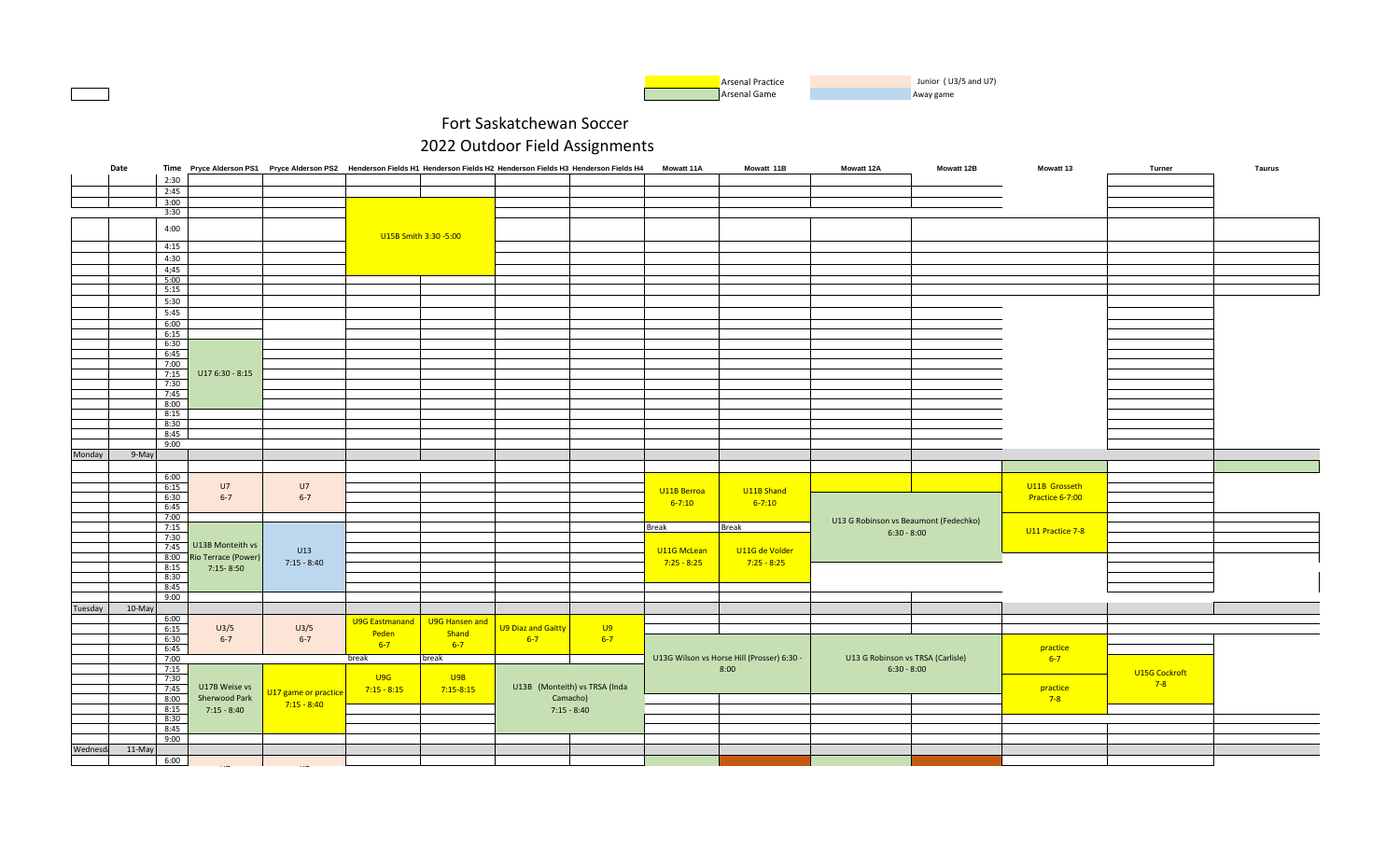

|          | Date           |                     |                  |          |                 | Time Pryce Alderson PS1 Pryce Alderson PS2 Henderson Fields H1 Henderson Fields H2 Henderson Fields H3 Henderson Fields H4 | <b>Mowatt 11A</b> | Mowatt 11B             | <b>Mowatt 12A</b>        | Mowatt 12B     | <b>Mowatt 13</b> | Turner | Taurus        |
|----------|----------------|---------------------|------------------|----------|-----------------|----------------------------------------------------------------------------------------------------------------------------|-------------------|------------------------|--------------------------|----------------|------------------|--------|---------------|
|          | 6:15           | U7                  | U7               |          |                 |                                                                                                                            | U11G McLean vs    |                        |                          |                |                  |        |               |
|          | 6:30<br>6:45   | $6 - 7$             | $6 - 7$          |          |                 |                                                                                                                            | Griesbach         |                        | U11B Shand vs Baturyn    |                |                  |        |               |
|          | 7:00           |                     |                  |          |                 |                                                                                                                            | $6 - 7:10$        |                        | $6 - 7:10$               |                |                  |        |               |
|          | 7:15           |                     |                  |          | U13B Monteith   |                                                                                                                            |                   |                        |                          |                |                  |        |               |
|          | 7:30           |                     |                  |          | $7-8$           |                                                                                                                            |                   | blocked                |                          | blocked        |                  |        |               |
|          | 7:45           | U15B Smith vs       |                  |          |                 |                                                                                                                            |                   |                        |                          |                |                  |        |               |
|          | 8:00           | <b>Spruce Grove</b> | $U177:15 - 8:40$ |          |                 |                                                                                                                            |                   | U11B (Grosseth) vsLago |                          |                |                  |        |               |
|          | 8:15           | (Bergen) 7:35-9:10  |                  |          |                 |                                                                                                                            | blocked           | Lindo                  |                          | U11            |                  |        |               |
|          | 8:30<br>8:45   |                     |                  |          |                 |                                                                                                                            |                   | Game 7:25-8:35         |                          | Game 7:25-8:35 |                  |        |               |
|          | 9:00           |                     |                  |          |                 |                                                                                                                            |                   |                        | blocked                  |                |                  |        |               |
| Thursday | 12-May         |                     |                  |          |                 |                                                                                                                            |                   |                        |                          |                |                  |        |               |
|          | 6:00           |                     | blocked          |          |                 |                                                                                                                            | U9 Peden vs       |                        | U9 (Gaitty) vsHorse Hill |                |                  |        |               |
|          | 6:15           |                     |                  |          |                 |                                                                                                                            | Eastman           | U9 Game                | (Barry)                  | U9 Game        |                  |        |               |
|          | 6:30           |                     |                  |          |                 |                                                                                                                            | $6:00 - 7:00$     | $6:00 - 7:00$          | $6:00 - 7:00$            | $6:00 - 7:00$  |                  |        |               |
|          | 6:45           |                     |                  |          |                 |                                                                                                                            |                   |                        |                          |                |                  |        |               |
|          | 7:00<br>7:15   | $U176:30 - 8:15$    | U13              |          | $U136:0 - 7:30$ | $U136:0 - 7:30$                                                                                                            | U9 prep           | U9 prep                | U9 prep                  | U9 prep        |                  |        | U15G Cockroft |
|          | 7:30           |                     | $6:30 - 8:00$    |          |                 |                                                                                                                            | U9 Game           | U9 Game                | U9 Game                  | U9 Game        |                  |        | $6:45 - 7:45$ |
|          | 7:45           |                     |                  |          |                 |                                                                                                                            | $7:15-8:15$       | $7:15-8:15$            | $7:15-8:15$              | $7:15-8:15$    |                  |        |               |
|          | 8:00           |                     |                  |          |                 |                                                                                                                            |                   |                        |                          |                |                  |        |               |
|          | 8:15           |                     |                  |          |                 |                                                                                                                            |                   |                        |                          |                |                  |        |               |
|          | 8:30           |                     |                  |          |                 |                                                                                                                            |                   |                        |                          |                |                  |        |               |
|          | 8:45           |                     |                  |          |                 | U13 7:45 - 9:15                                                                                                            |                   |                        |                          |                |                  |        |               |
|          | 9:00           |                     |                  |          |                 |                                                                                                                            |                   |                        |                          |                |                  |        |               |
| Friday   | 13-May         |                     |                  |          |                 |                                                                                                                            |                   |                        |                          |                |                  |        |               |
|          | 6:30           |                     |                  |          |                 |                                                                                                                            |                   |                        |                          |                |                  |        |               |
|          | 6:45           |                     |                  |          |                 |                                                                                                                            |                   |                        |                          |                |                  |        |               |
|          | 7:00           |                     |                  |          |                 |                                                                                                                            |                   | U13G Robinson          |                          |                |                  |        |               |
|          | 7:15           |                     |                  |          |                 |                                                                                                                            |                   | $6:30-8$               | U13G Wilson              |                |                  |        |               |
|          | 7:30           |                     |                  |          |                 |                                                                                                                            |                   |                        | $7-8$                    |                |                  |        |               |
|          | 7:45<br>8:00   |                     |                  |          |                 |                                                                                                                            |                   |                        |                          |                |                  |        |               |
| Saturday | 14-May         |                     |                  |          |                 |                                                                                                                            |                   |                        |                          |                |                  |        |               |
|          | 10             |                     |                  |          |                 |                                                                                                                            | U11G deVolder     |                        |                          |                |                  |        |               |
|          | 10.30          |                     |                  |          |                 |                                                                                                                            | $10-11$           |                        |                          |                |                  |        |               |
|          | 11             |                     |                  |          |                 |                                                                                                                            |                   |                        |                          |                |                  |        |               |
|          | 12             |                     |                  |          |                 |                                                                                                                            |                   |                        |                          |                |                  |        |               |
|          | 1:00           |                     |                  |          |                 |                                                                                                                            |                   |                        |                          |                |                  |        |               |
|          |                |                     |                  |          |                 |                                                                                                                            |                   |                        |                          |                |                  |        |               |
|          | 1:15           |                     |                  |          |                 |                                                                                                                            |                   |                        |                          |                |                  |        |               |
|          | 1:30           | U17B                |                  |          |                 |                                                                                                                            |                   |                        |                          |                |                  |        |               |
|          | 1:45           | $1-3$               |                  |          |                 |                                                                                                                            |                   |                        |                          |                |                  |        |               |
|          | 2:00           |                     |                  |          |                 |                                                                                                                            |                   |                        |                          |                |                  |        |               |
|          | 2:15           |                     |                  |          |                 |                                                                                                                            |                   |                        |                          |                |                  |        |               |
|          | 2:30           |                     |                  |          |                 |                                                                                                                            |                   |                        |                          |                |                  |        |               |
|          | 2:45           |                     |                  |          |                 |                                                                                                                            |                   |                        |                          |                |                  |        |               |
|          | 3:00           |                     |                  |          |                 |                                                                                                                            |                   |                        |                          |                |                  |        |               |
| Sunday   | 15-May<br>10   |                     |                  |          |                 |                                                                                                                            |                   |                        |                          |                |                  |        |               |
|          | 10:15          |                     |                  | U9 Shand |                 |                                                                                                                            |                   |                        |                          |                |                  |        |               |
|          |                |                     |                  | $10-11$  |                 |                                                                                                                            |                   |                        |                          |                |                  |        |               |
|          | 10:30          |                     |                  |          |                 |                                                                                                                            |                   |                        |                          |                |                  |        |               |
|          | 10:45<br>11:00 |                     |                  |          |                 |                                                                                                                            |                   |                        |                          |                |                  |        |               |
|          |                |                     |                  |          |                 |                                                                                                                            |                   |                        |                          |                |                  |        |               |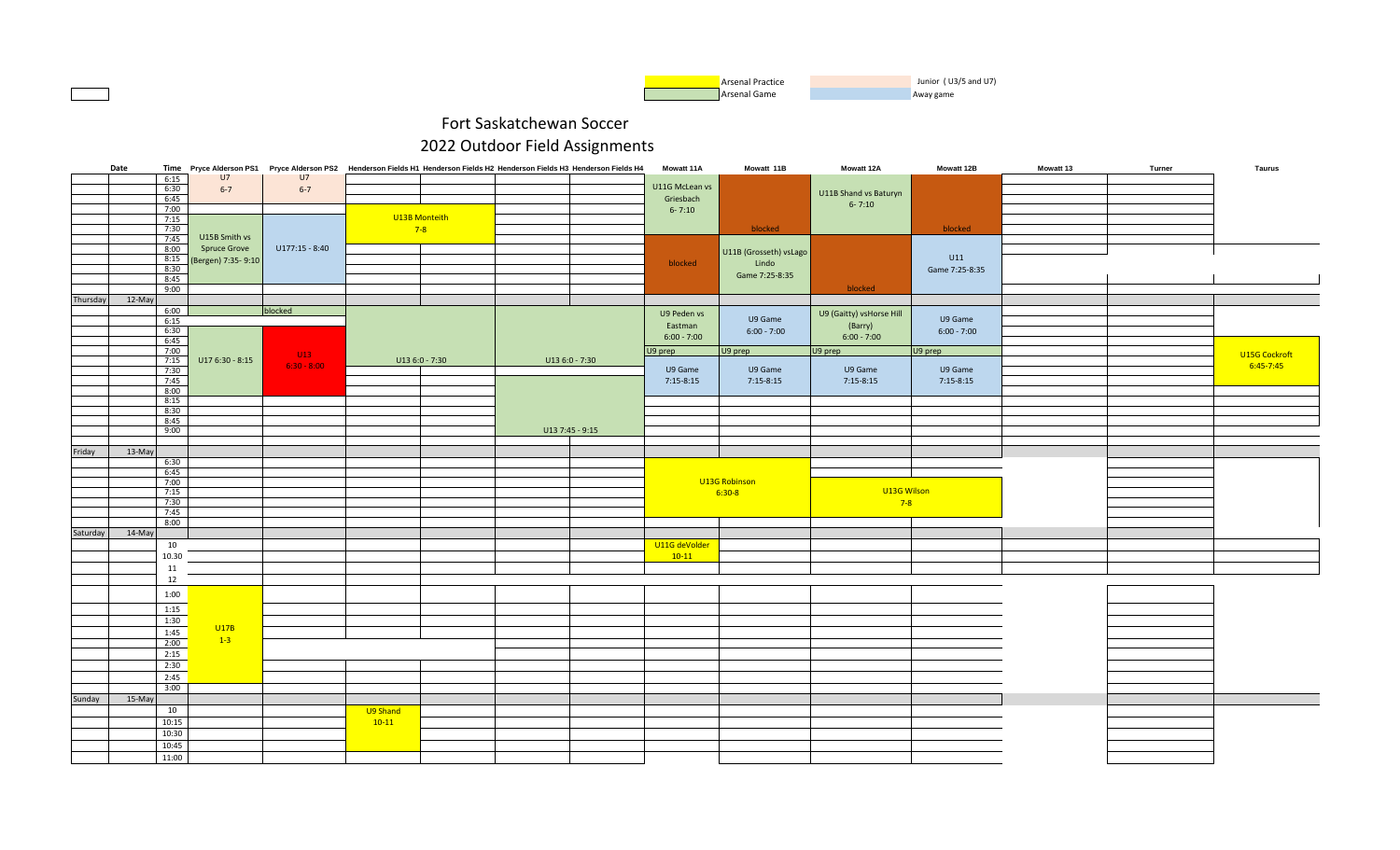| <b>Arsenal Practice</b> | Junior (U3/5 and U7) |
|-------------------------|----------------------|
| Arsenal Game            | Away game            |

|         | Date     |              |                       | Time Pryce Alderson PS1 Pryce Alderson PS2 Henderson Fields H1 Henderson Fields H2 Henderson Fields H3 Henderson Fields H4 |                       |                 |                | <b>Mowatt 11A</b> | Mowatt 11B        | <b>Mowatt 12A</b>   | <b>Mowatt 12B</b> | <b>Mowatt 13</b> | Turner | Taurus |
|---------|----------|--------------|-----------------------|----------------------------------------------------------------------------------------------------------------------------|-----------------------|-----------------|----------------|-------------------|-------------------|---------------------|-------------------|------------------|--------|--------|
|         |          | 11:15        |                       |                                                                                                                            |                       |                 |                | U11 Shand         |                   |                     |                   |                  |        |        |
|         |          | 11:30        |                       |                                                                                                                            |                       |                 |                | $11:15 - 12:15$   |                   |                     |                   |                  |        |        |
|         |          | 11:45        |                       |                                                                                                                            |                       |                 |                |                   |                   |                     |                   |                  |        |        |
|         |          | 12:00        |                       |                                                                                                                            |                       |                 |                |                   |                   |                     |                   |                  |        |        |
|         |          | 12:15        |                       |                                                                                                                            |                       |                 |                |                   |                   |                     |                   |                  |        |        |
|         |          | 1:00         |                       |                                                                                                                            |                       |                 |                |                   |                   |                     |                   |                  |        |        |
|         |          | 1:15         |                       |                                                                                                                            |                       |                 |                |                   |                   |                     |                   |                  |        |        |
|         |          |              |                       |                                                                                                                            |                       |                 |                |                   |                   |                     |                   |                  |        |        |
|         |          | 1:30         |                       |                                                                                                                            |                       |                 |                |                   |                   |                     |                   |                  |        |        |
|         |          | 1:45         |                       |                                                                                                                            |                       |                 |                |                   |                   |                     |                   |                  |        |        |
|         |          | 2:00         |                       |                                                                                                                            |                       |                 |                |                   |                   |                     |                   |                  |        |        |
|         |          | 2:15         |                       |                                                                                                                            |                       |                 |                |                   |                   |                     |                   |                  |        |        |
|         |          | 2:30         |                       |                                                                                                                            |                       |                 |                |                   |                   |                     |                   |                  |        |        |
|         |          | 2:45         |                       |                                                                                                                            |                       |                 |                |                   |                   |                     |                   |                  |        |        |
|         |          | 3:00         |                       |                                                                                                                            |                       |                 |                |                   |                   |                     |                   |                  |        |        |
|         |          | 3:30         |                       |                                                                                                                            |                       |                 |                |                   |                   |                     |                   |                  |        |        |
|         |          | 4:00         |                       |                                                                                                                            |                       |                 |                |                   |                   |                     |                   |                  |        |        |
|         |          |              |                       |                                                                                                                            | U15B Smith 3:30 -5:00 |                 |                |                   |                   |                     |                   |                  |        |        |
|         |          | 4:15         |                       |                                                                                                                            |                       |                 |                |                   |                   |                     |                   |                  |        |        |
|         |          | 4:30         |                       |                                                                                                                            |                       |                 |                |                   |                   |                     |                   |                  |        |        |
|         |          | 4;45         |                       |                                                                                                                            |                       |                 |                |                   |                   |                     |                   |                  |        |        |
|         |          | 5:00         |                       |                                                                                                                            |                       |                 |                |                   |                   |                     |                   |                  |        |        |
|         |          | 5:15         |                       |                                                                                                                            |                       |                 |                |                   |                   |                     |                   |                  |        |        |
|         |          | 5:30         |                       |                                                                                                                            |                       |                 |                |                   |                   |                     |                   |                  |        |        |
|         |          | 5:45         |                       |                                                                                                                            |                       |                 |                |                   |                   |                     |                   |                  |        |        |
|         |          | 6:00         |                       |                                                                                                                            |                       |                 |                |                   |                   |                     |                   |                  |        |        |
|         |          | 6:15         |                       |                                                                                                                            |                       |                 |                |                   |                   |                     |                   |                  |        |        |
|         |          | 6:30         |                       |                                                                                                                            |                       |                 |                |                   |                   |                     |                   |                  |        |        |
|         |          | 6:45         | U17 Weise vs          |                                                                                                                            |                       |                 |                |                   |                   |                     |                   |                  |        |        |
|         |          | 7:00         |                       |                                                                                                                            |                       |                 |                |                   |                   |                     |                   |                  |        |        |
|         |          | 7:15         | <b>Blackmud Creek</b> |                                                                                                                            |                       |                 |                |                   |                   |                     |                   |                  |        |        |
|         |          | 7:30         | (Atwal)               |                                                                                                                            |                       |                 |                |                   |                   |                     |                   |                  |        |        |
|         |          | 7:45         | $6:30 - 8:15$         |                                                                                                                            |                       |                 |                |                   |                   |                     |                   |                  |        |        |
|         |          | 8:00         |                       |                                                                                                                            |                       |                 |                |                   |                   |                     |                   |                  |        |        |
|         |          | 8:15         |                       |                                                                                                                            |                       |                 |                |                   |                   |                     |                   |                  |        |        |
|         |          | 8:30         |                       |                                                                                                                            |                       |                 |                |                   |                   |                     |                   |                  |        |        |
|         |          | 8:45         |                       |                                                                                                                            |                       |                 |                |                   |                   |                     |                   |                  |        |        |
|         |          | 9:00         |                       |                                                                                                                            |                       |                 |                |                   |                   |                     |                   |                  |        |        |
| Monday  | $16-May$ |              |                       |                                                                                                                            |                       |                 |                |                   |                   |                     |                   |                  |        |        |
|         |          |              |                       |                                                                                                                            |                       |                 |                |                   |                   |                     |                   |                  |        |        |
|         |          | 6:00         |                       |                                                                                                                            |                       |                 |                |                   |                   |                     |                   |                  |        |        |
|         |          | 6:15         | U7                    | U7                                                                                                                         |                       |                 |                | U11B Shand        | U11B Berrora      | U11B Grosseth       | U11               | U11B Grosseth    |        |        |
|         |          | 6:30<br>6:45 | $6 - 7$               | $6 - 7$                                                                                                                    |                       |                 |                | $6 - 7$           | Practice 6-7      | Practice 6-7        | Practice 6-7      | Practice 6-7     |        |        |
|         |          |              |                       |                                                                                                                            | U13 6:0 - 7:30        |                 | U13 6:0 - 7:30 |                   |                   |                     |                   |                  |        |        |
|         |          | 7:00<br>7:15 |                       |                                                                                                                            |                       |                 |                |                   |                   |                     |                   |                  |        |        |
|         |          | 7:30         | U15 Smith vs          |                                                                                                                            |                       |                 |                | U11 McLean 7-8    | U11 G deVolder7-8 | U11 Practice 7-8    | U11 Practice 7-8  | U11 Practice 7-8 |        |        |
|         |          | 7:45         | Sherwood Park         |                                                                                                                            |                       |                 |                |                   |                   |                     |                   |                  |        |        |
|         |          | 8:00         | Community             | U13                                                                                                                        |                       |                 |                |                   |                   |                     |                   |                  |        |        |
|         |          | 8:15         | (Johnson)             | $7:15 - 8:40$                                                                                                              |                       |                 |                |                   |                   |                     |                   |                  |        |        |
|         |          | 8:30         | $7:15 - 8:50$         |                                                                                                                            |                       |                 |                |                   |                   |                     |                   |                  |        |        |
|         |          | 8:45         |                       |                                                                                                                            |                       | U13 7:45 - 9:15 |                |                   |                   |                     |                   |                  |        |        |
|         |          | 9:00         |                       |                                                                                                                            |                       |                 |                |                   |                   |                     |                   |                  |        |        |
| Tuesday | $17-May$ |              |                       |                                                                                                                            |                       |                 |                |                   |                   |                     |                   |                  |        |        |
|         |          | 6:00         |                       |                                                                                                                            |                       |                 |                | U9 Diaz and       |                   |                     |                   |                  |        |        |
|         |          | 6:15         | U3/5                  | U3/5                                                                                                                       |                       |                 |                | Hansen            | U9                | U9 Shand and Gaitty | U9                |                  |        |        |
|         |          | 6:30         | $6 - 7$               | $6 - 7$                                                                                                                    |                       |                 |                | $c -$             | $6 - 7$           | $6 - 7$             | $6 - 7$           |                  |        |        |
|         |          |              |                       |                                                                                                                            |                       |                 |                |                   |                   |                     |                   |                  |        |        |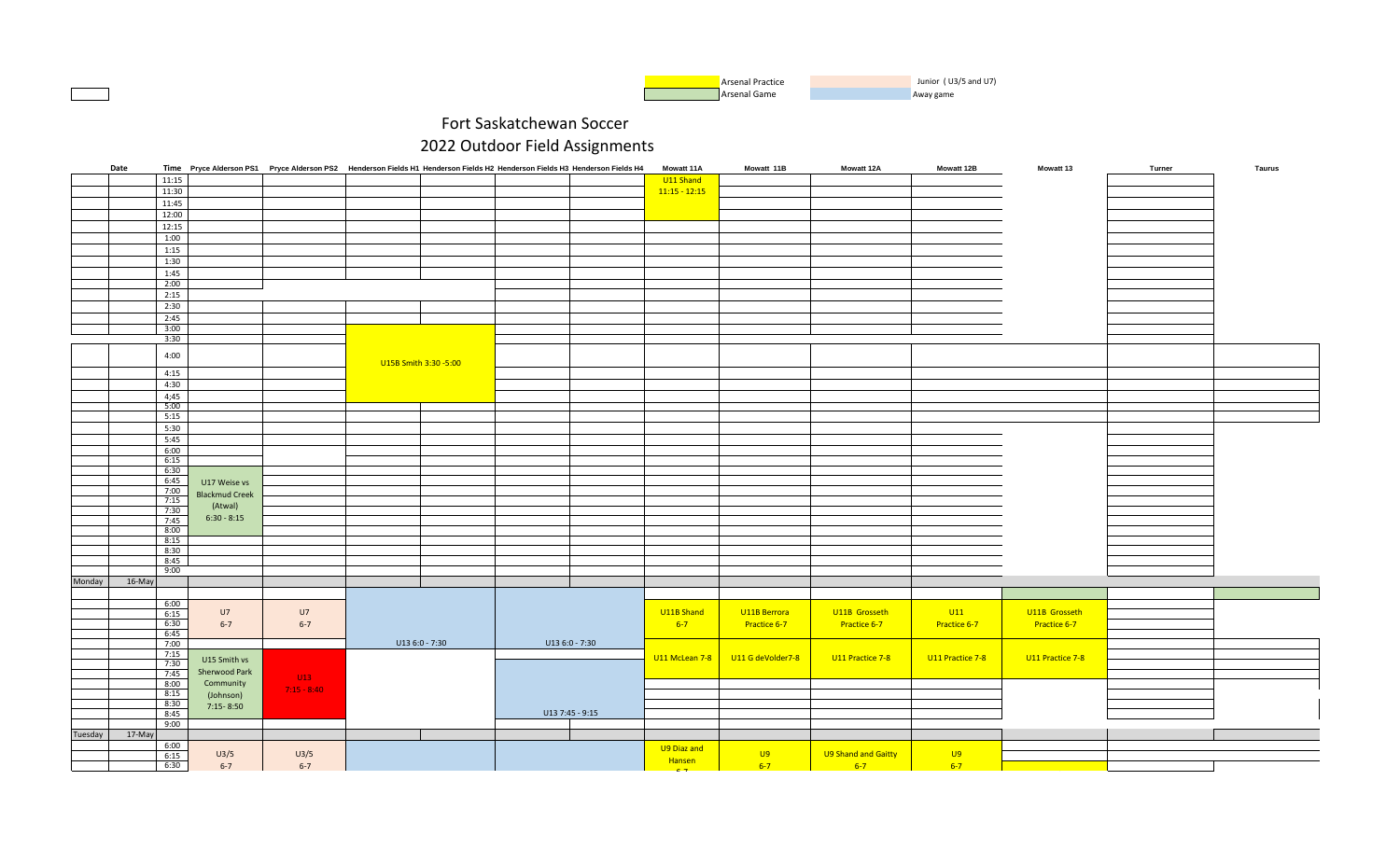

|          | Date |                |                     |                      |                 | Time Pryce Alderson PS1 Pryce Alderson PS2 Henderson Fields H1 Henderson Fields H2 Henderson Fields H3 Henderson Fields H4 | <b>Mowatt 11A</b>                  | Mowatt 11B     | Mowatt 12A            | Mowatt 12B     | Mowatt 13 | Turner        | <b>Taurus</b> |
|----------|------|----------------|---------------------|----------------------|-----------------|----------------------------------------------------------------------------------------------------------------------------|------------------------------------|----------------|-----------------------|----------------|-----------|---------------|---------------|
|          |      | 6:45           |                     |                      |                 |                                                                                                                            | $b - I$                            |                |                       |                | practice  |               |               |
|          |      | 7:00<br>7:15   |                     |                      | $U136:0 - 7:30$ | U13 6:0 - 7:30                                                                                                             | break                              | break          |                       |                | $6 - 7$   |               |               |
|          |      | 7:30           |                     |                      |                 |                                                                                                                            | <b>U9 Eastmand and</b>             | U9             |                       |                |           | U15G Cockroft |               |
|          |      | 7:45           |                     |                      |                 |                                                                                                                            | Peden                              | $7:15-8:15$    |                       |                | practice  | $7-8$         |               |
|          |      | 8:00           | U13                 | U17 game or practice |                 |                                                                                                                            | $7:15 - 8:15$                      |                | U13 if U17 has a game |                | $7-8$     |               |               |
|          |      | 8:15           | $7:15 - 8:40$       | $7:15 - 8:40$        |                 |                                                                                                                            |                                    |                | $7:15 - 8:40$         |                |           |               |               |
|          |      | 8:30           |                     |                      |                 |                                                                                                                            |                                    |                |                       |                |           |               |               |
|          |      | 8:45           |                     |                      |                 |                                                                                                                            |                                    |                |                       |                |           |               |               |
|          |      | 9:00           |                     |                      |                 | U13 7:45 - 9:15                                                                                                            |                                    |                |                       |                |           |               |               |
| Wednesda |      | 18-May<br>6:00 |                     |                      |                 |                                                                                                                            |                                    |                |                       |                |           |               |               |
|          |      | 6:15           | U7                  | U7                   |                 |                                                                                                                            |                                    |                |                       |                |           |               |               |
|          |      | 6:30           | $6 - 7$             | $6 - 7$              |                 |                                                                                                                            | U11B Berroa vs                     |                |                       |                |           |               |               |
|          |      | 6:45           |                     |                      |                 |                                                                                                                            | Newton                             |                | U11Game 6-7:10        |                |           |               |               |
|          |      | 7:00           |                     |                      |                 | U13G Wilson                                                                                                                | (Abdulkadir)                       |                |                       |                |           |               |               |
|          |      | 7:15           |                     |                      | U13B Monteith   |                                                                                                                            | $6 - 7:10$                         |                |                       |                |           |               |               |
|          |      | 7:30           |                     |                      | $7-8$           |                                                                                                                            |                                    | blocked        |                       | blocked        |           |               |               |
|          |      | 7:45<br>8:00   | U15 7:15-8:50       | $U177:15 - 8:40$     |                 |                                                                                                                            |                                    |                |                       |                |           |               |               |
|          |      | 8:15           |                     |                      |                 |                                                                                                                            |                                    | U11            |                       | U11            |           |               |               |
|          |      | 8:30           |                     |                      |                 |                                                                                                                            | blocked                            | Game 7:25-8:35 |                       | Game 7:25-8:35 |           |               |               |
|          |      | 8:45           |                     |                      |                 |                                                                                                                            |                                    |                |                       |                |           |               |               |
|          |      | 9:00           |                     |                      |                 |                                                                                                                            |                                    |                | blocked               |                |           |               |               |
| Thursday |      | 19-May         |                     |                      |                 |                                                                                                                            |                                    |                |                       |                |           |               |               |
|          |      | 6:00           |                     | blocked              |                 |                                                                                                                            | U9B Hansen vs<br>Fort Sask Arsenal | U9 Game        | U9 Game               | U9 Game        |           |               |               |
|          |      | 6:15<br>6:30   |                     |                      |                 |                                                                                                                            | (Diaz)                             | $6:00 - 7:00$  | $6:00 - 7:00$         | $6:00 - 7:00$  |           |               |               |
|          |      | 6:45           | U13 B Montieth vs   |                      |                 |                                                                                                                            | $6:00 - 7:00$                      |                |                       |                |           |               |               |
|          |      | 7:00           | <b>Spruce Grove</b> | U17                  |                 | U13G Wilson vs Beaumont (Schilling)                                                                                        | U9 prep                            | U9 prep        | U9 prep               | U9 prep        |           |               | U15G Cockroft |
|          |      | 7:15           | (Holst) U13         | $6:30 - 8:00$        | U13 6:0 - 7:30  | $6:0 - 7:30$                                                                                                               | U9B Gaitty vs Lago                 |                |                       |                |           |               | $6:45 - 7:45$ |
|          |      | 7:30           | $6:30 - 8:15$       |                      |                 |                                                                                                                            | Lindo (Marling)                    | U9 Game        | U9 Game               | U9 Game        |           |               |               |
|          |      | 7:45           |                     |                      |                 |                                                                                                                            | $7:15-8:15$                        | $7:15-8:15$    | $7:15-8:15$           | $7:15-8:15$    |           |               |               |
|          |      | 8:00<br>8:15   |                     |                      |                 |                                                                                                                            |                                    |                |                       |                |           |               |               |
|          |      | 8:30           |                     |                      |                 |                                                                                                                            |                                    |                |                       |                |           |               |               |
|          |      | 8:45           |                     |                      |                 | U13G Robinsonvs SASA Impact (13G2)                                                                                         |                                    |                |                       |                |           |               |               |
|          |      | 9:00           |                     |                      |                 | $7:45 - 9:15$                                                                                                              |                                    |                |                       |                |           |               |               |
|          |      |                |                     |                      |                 |                                                                                                                            |                                    |                |                       |                |           |               |               |
| Friday   |      | 20-May         |                     |                      |                 |                                                                                                                            |                                    |                |                       |                |           |               |               |
|          |      | 6:30<br>6:45   |                     |                      |                 |                                                                                                                            |                                    |                |                       |                |           |               |               |
|          |      | 7:00           |                     |                      |                 |                                                                                                                            |                                    | U13G Robinson  |                       |                |           |               |               |
|          |      | 7:15           |                     |                      |                 |                                                                                                                            |                                    | $6:30-8$       | U13G Wilson           |                |           |               |               |
|          |      | 7:30           |                     |                      |                 |                                                                                                                            |                                    |                | $7 - 8$               |                |           |               |               |
|          |      | 7:45           |                     |                      |                 |                                                                                                                            |                                    |                |                       |                |           |               |               |
|          |      | 8:00           |                     |                      |                 |                                                                                                                            |                                    |                |                       |                |           |               |               |
| Saturday |      | 21-May         |                     |                      |                 |                                                                                                                            |                                    |                |                       |                |           |               |               |
|          |      | 10             |                     |                      |                 |                                                                                                                            | U11G deVolder                      |                |                       |                |           |               |               |
|          |      | 10.30          |                     |                      |                 |                                                                                                                            | $10-11$                            |                |                       |                |           |               |               |
|          |      | 11             |                     |                      |                 |                                                                                                                            |                                    |                |                       |                |           |               |               |
|          |      | 12             |                     |                      |                 |                                                                                                                            |                                    |                |                       |                |           |               |               |
|          |      | 1:00           |                     |                      |                 |                                                                                                                            |                                    |                |                       |                |           |               |               |
|          |      | 1:15           |                     |                      |                 |                                                                                                                            |                                    |                |                       |                |           |               |               |
|          |      | 1:30           |                     |                      |                 |                                                                                                                            |                                    |                |                       |                |           |               |               |
|          |      | 1:45           | U17B                |                      |                 |                                                                                                                            |                                    |                |                       |                |           |               |               |
|          |      | 2:00           | $1-3$               |                      |                 |                                                                                                                            |                                    |                |                       |                |           |               |               |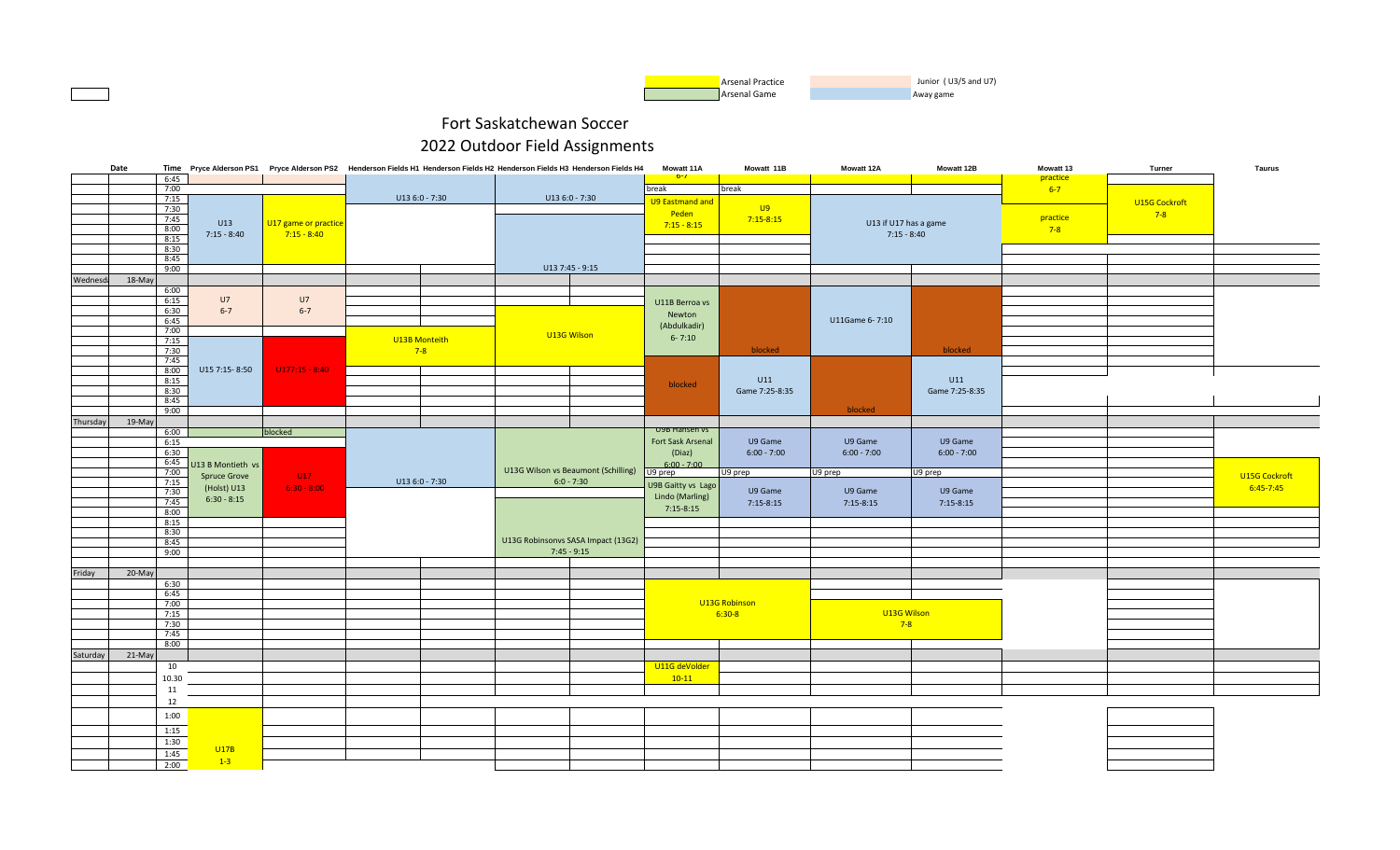

|        | Date   |              |                 | Time Pryce Alderson PS1 Pryce Alderson PS2 Henderson Fields H1 Henderson Fields H2 Henderson Fields H3 Henderson Fields H4 Mowatt 11A |                       |                 |                 | Mowatt 11B                          | Mowatt 12A   | Mowatt 12B   | Mowatt 13         | Turner | <b>Taurus</b> |
|--------|--------|--------------|-----------------|---------------------------------------------------------------------------------------------------------------------------------------|-----------------------|-----------------|-----------------|-------------------------------------|--------------|--------------|-------------------|--------|---------------|
|        |        | 2:15         |                 |                                                                                                                                       |                       |                 |                 |                                     |              |              |                   |        |               |
|        |        | 2:30         |                 |                                                                                                                                       |                       |                 |                 |                                     |              |              |                   |        |               |
|        |        | 2:45         |                 |                                                                                                                                       |                       |                 |                 |                                     |              |              |                   |        |               |
|        |        | 3:00         |                 |                                                                                                                                       |                       |                 |                 |                                     |              |              |                   |        |               |
| Sunday | 22-May |              |                 |                                                                                                                                       |                       |                 |                 |                                     |              |              |                   |        |               |
|        |        | 10           |                 |                                                                                                                                       | U9 Shand              |                 |                 |                                     |              |              |                   |        |               |
|        |        | 10:15        |                 |                                                                                                                                       | $10-11$               |                 |                 |                                     |              |              |                   |        |               |
|        |        | 10:30        |                 |                                                                                                                                       |                       |                 |                 |                                     |              |              |                   |        |               |
|        |        | 10:45        |                 |                                                                                                                                       |                       |                 |                 |                                     |              |              |                   |        |               |
|        |        | 11:00        |                 |                                                                                                                                       |                       |                 |                 |                                     |              |              |                   |        |               |
|        |        | 11:15        |                 |                                                                                                                                       |                       |                 | U11 Shand       |                                     |              |              |                   |        |               |
|        |        | 11:30        |                 |                                                                                                                                       |                       |                 | $11:15 - 12:15$ |                                     |              |              |                   |        |               |
|        |        | 11:45        |                 |                                                                                                                                       |                       |                 |                 |                                     |              |              |                   |        |               |
|        |        | 12:00        |                 |                                                                                                                                       |                       |                 |                 |                                     |              |              |                   |        |               |
|        |        | 12:15        |                 |                                                                                                                                       |                       |                 |                 |                                     |              |              |                   |        |               |
|        |        | 1:00         |                 |                                                                                                                                       |                       |                 |                 |                                     |              |              |                   |        |               |
|        |        | 1:15         |                 |                                                                                                                                       |                       |                 |                 |                                     |              |              |                   |        |               |
|        |        | 1:30         |                 |                                                                                                                                       |                       |                 |                 |                                     |              |              |                   |        |               |
|        |        | 1:45<br>2:00 |                 |                                                                                                                                       |                       |                 |                 |                                     |              |              |                   |        |               |
|        |        | 2:15         |                 |                                                                                                                                       |                       |                 |                 |                                     |              |              |                   |        |               |
|        |        | 2:30         |                 |                                                                                                                                       |                       |                 |                 |                                     |              |              |                   |        |               |
|        |        | 2:45         |                 |                                                                                                                                       |                       |                 |                 |                                     |              |              |                   |        |               |
|        |        | 3:00         |                 |                                                                                                                                       |                       |                 |                 |                                     |              |              |                   |        |               |
|        |        | 3:30         |                 |                                                                                                                                       |                       |                 |                 |                                     |              |              |                   |        |               |
|        |        | 4:00         |                 |                                                                                                                                       |                       |                 |                 |                                     |              |              |                   |        |               |
|        |        |              |                 |                                                                                                                                       | U15B Smith 3:30 -5:00 |                 |                 |                                     |              |              |                   |        |               |
|        |        | 4:15         |                 |                                                                                                                                       |                       |                 |                 |                                     |              |              |                   |        |               |
|        |        | 4:30         |                 |                                                                                                                                       |                       |                 |                 |                                     |              |              |                   |        |               |
|        |        | 4;45         |                 |                                                                                                                                       |                       |                 |                 |                                     |              |              |                   |        |               |
|        |        | 5:00         |                 |                                                                                                                                       |                       |                 |                 |                                     |              |              |                   |        |               |
|        |        | 5:15         |                 |                                                                                                                                       |                       |                 |                 |                                     |              |              |                   |        |               |
|        |        | 5:30         |                 |                                                                                                                                       |                       |                 |                 |                                     |              |              |                   |        |               |
|        |        | 5:45<br>6:00 |                 |                                                                                                                                       |                       |                 |                 |                                     |              |              |                   |        |               |
|        |        | 6:15         |                 |                                                                                                                                       |                       |                 |                 |                                     |              |              |                   |        |               |
|        |        | 6:30         |                 |                                                                                                                                       |                       |                 |                 |                                     |              |              |                   |        |               |
|        |        | 6:45         |                 |                                                                                                                                       |                       |                 |                 |                                     |              |              |                   |        |               |
|        |        | 7:00         |                 |                                                                                                                                       |                       |                 |                 |                                     |              |              |                   |        |               |
|        |        | 7:15<br>7:30 | U17 6:30 - 8:15 |                                                                                                                                       |                       |                 |                 |                                     |              |              |                   |        |               |
|        |        | 7:45         |                 |                                                                                                                                       |                       |                 |                 |                                     |              |              |                   |        |               |
|        |        | 8:00         |                 |                                                                                                                                       |                       |                 |                 |                                     |              |              |                   |        |               |
|        |        | 8:15         |                 |                                                                                                                                       |                       |                 |                 |                                     |              |              |                   |        |               |
|        |        | 8:30         |                 |                                                                                                                                       |                       |                 |                 |                                     |              |              |                   |        |               |
|        |        | 8:45<br>9:00 |                 |                                                                                                                                       |                       |                 |                 |                                     |              |              |                   |        |               |
| Monday | 23-May |              |                 |                                                                                                                                       |                       |                 |                 |                                     |              |              |                   |        |               |
|        |        |              |                 |                                                                                                                                       |                       |                 |                 |                                     |              |              |                   |        |               |
|        |        | 6:00         |                 |                                                                                                                                       |                       |                 |                 |                                     |              |              |                   |        |               |
|        |        | 6:15         | U7              | U7                                                                                                                                    |                       |                 | U11B Shand      | U11B Berrora                        | U11B         | U11          | U11B Grosseth     |        |               |
|        |        | 6:30         | $6 - 7$         | $6 - 7$                                                                                                                               |                       |                 | $6-7$           | Practice 6-7                        | Practice 6-7 | Practice 6-7 | Practice 6-7      |        |               |
|        |        | 6:45         |                 |                                                                                                                                       |                       |                 |                 |                                     |              |              |                   |        |               |
|        |        | 7:00<br>7:15 |                 |                                                                                                                                       |                       | $U136:0 - 7:30$ |                 |                                     |              |              |                   |        |               |
|        |        |              |                 |                                                                                                                                       |                       |                 |                 | 1111 McLean 7-8 1111 G deVolder 7-8 |              |              | 1111 Practice 7-8 |        |               |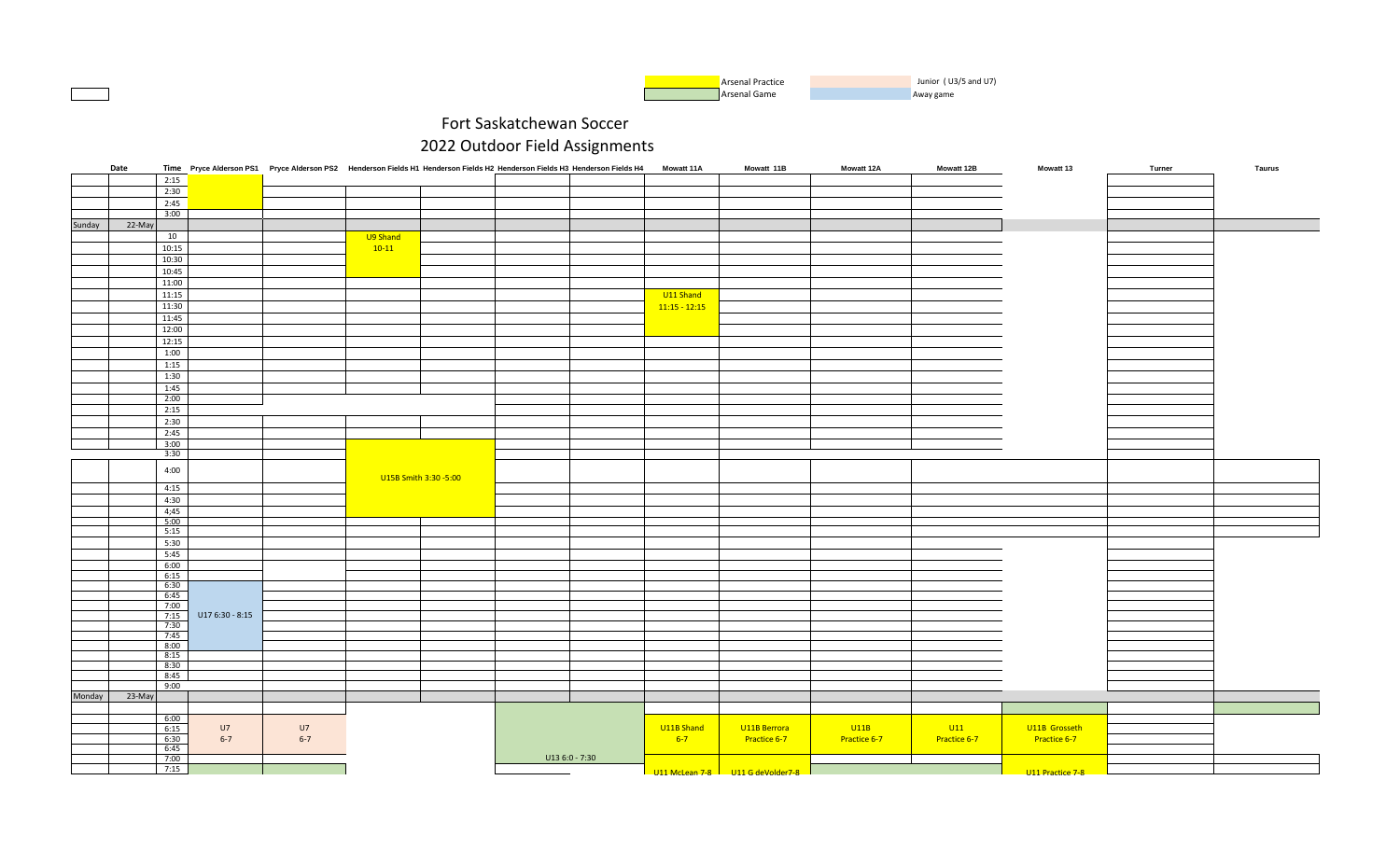

|          | Date         |                     |                  | Time Pryce Alderson PS1 Pryce Alderson PS2 Henderson Fields H1 Henderson Fields H2 Henderson Fields H3 Henderson Fields H4 |                                              | Mowatt 11A        | Mowatt 11B                | Mowatt 12A                | Mowatt 12B            | Mowatt 13        | Turner               | Taurus        |
|----------|--------------|---------------------|------------------|----------------------------------------------------------------------------------------------------------------------------|----------------------------------------------|-------------------|---------------------------|---------------------------|-----------------------|------------------|----------------------|---------------|
|          | 7:30         |                     |                  |                                                                                                                            |                                              |                   | <u>LL U UCVUIUCI / "U</u> |                           |                       | ULL FRONTING 7-0 |                      |               |
|          | 7:45         |                     | U13              |                                                                                                                            |                                              |                   |                           | U13                       |                       |                  |                      |               |
|          | 8:00         | U15 7:15-8:50       | $7:15 - 8:40$    |                                                                                                                            |                                              |                   |                           | $7:15 - 8:40$             |                       |                  |                      |               |
|          | 8:15<br>8:30 |                     |                  |                                                                                                                            |                                              |                   |                           |                           |                       |                  |                      |               |
|          | 8:45         |                     |                  |                                                                                                                            | $U137:45 - 9:15$                             |                   |                           |                           |                       |                  |                      |               |
|          | 9:00         |                     |                  | blocked                                                                                                                    |                                              |                   |                           |                           |                       |                  |                      |               |
| Tuesday  | 24-May       |                     |                  |                                                                                                                            |                                              |                   |                           |                           |                       |                  |                      |               |
|          | 6:00         |                     |                  |                                                                                                                            |                                              | U9G Peden and     |                           |                           |                       |                  |                      |               |
|          | 6:15         | U3/5                | U3/5             |                                                                                                                            |                                              |                   | U9B                       | U9B Diaz and Gaitty       | U9B                   |                  |                      |               |
|          | 6:30         | $6 - 7$             | $6 - 7$          |                                                                                                                            |                                              | Eastmand          | $6 - 7$                   | $6 - 7$                   | $6 - 7$               |                  |                      |               |
|          | 6:45         |                     |                  |                                                                                                                            | U13 Wilson vs Ottewell                       | $6 - 7$           |                           |                           |                       | practice         |                      |               |
|          | 7:00         |                     |                  |                                                                                                                            | (Chalmers/Faulkner)                          | break             | break                     |                           |                       | $6 - 7$          |                      |               |
|          | 7:15         |                     |                  |                                                                                                                            | $6:0 - 7:30$                                 | U9B Shand and     |                           |                           |                       |                  | <b>U15G Cockroft</b> |               |
|          | 7:30         | U15B Smith vs       |                  |                                                                                                                            |                                              | hansen            | <b>U9</b>                 |                           |                       |                  | $7-8$                |               |
|          | 7:45         |                     | U17r practice    |                                                                                                                            |                                              | $7:15 - 8:15$     | $7:15 - 8:15$             | U13B                      |                       | practice         |                      |               |
|          | 8:00<br>8:15 | Millhurst (Stainer) | $7:15 - 8:40$    |                                                                                                                            |                                              |                   |                           | 7:15-8:40                 |                       | $7-8$            |                      |               |
|          | 8:30         | $7:15 - 8:40$       |                  |                                                                                                                            |                                              |                   |                           |                           |                       |                  |                      |               |
|          | 8:45         |                     |                  |                                                                                                                            |                                              |                   |                           |                           |                       |                  |                      |               |
|          | 9:00         |                     |                  | blocked                                                                                                                    | U13 7:45 - 9:15                              |                   |                           |                           |                       |                  |                      |               |
| Wednesd  | 25-May       |                     |                  |                                                                                                                            |                                              |                   |                           |                           |                       |                  |                      |               |
|          | 6:00         |                     |                  |                                                                                                                            |                                              |                   |                           |                           |                       |                  |                      |               |
|          | 6:15         | U7                  | U7               |                                                                                                                            |                                              | U11G de Volder vs |                           |                           |                       |                  |                      |               |
|          | 6:30         | $6 - 7$             | $6 - 7$          |                                                                                                                            |                                              | Morinville        |                           | U11B Shand vs Horse Hilll |                       |                  |                      |               |
|          | 6:45         |                     |                  |                                                                                                                            |                                              | (Parenteau)       |                           | (Aspland/Grover)          |                       |                  |                      |               |
|          | 7:00         |                     |                  |                                                                                                                            | U13G Wilson                                  | $6 - 7:10$        |                           | $6 - 7:10$                |                       |                  |                      |               |
|          | 7:15         |                     |                  | U13B Monteith                                                                                                              | $6:30-8$                                     |                   | blocked                   |                           |                       |                  |                      |               |
|          | 7:30<br>7:45 | U17 Weise vs TRSA   |                  | $7 - 8$                                                                                                                    |                                              |                   |                           |                           | blocked               |                  |                      |               |
|          | 8:00         | (Bissoondatt)       | $U177:15 - 8:40$ |                                                                                                                            |                                              |                   |                           |                           |                       |                  |                      |               |
|          | 8:15         | $7:15 - 8:50$       |                  |                                                                                                                            |                                              |                   | U11B Grosseth vs Lago     |                           | U11G McLean vs Lorele |                  |                      |               |
|          | 8:30         |                     |                  |                                                                                                                            |                                              | blocked           | Lindo (Rhodes)            |                           | Beaumaris (Laycock)   |                  |                      |               |
|          | 8:45         |                     |                  |                                                                                                                            |                                              |                   | 7:25-8:35                 |                           | 7:25-8:35             |                  |                      |               |
|          | 9:00         |                     |                  |                                                                                                                            |                                              |                   |                           | blocked                   |                       |                  |                      |               |
| Thursday | 26-May       |                     |                  |                                                                                                                            |                                              |                   |                           |                           |                       |                  |                      |               |
|          | 6:00         |                     | blocked          |                                                                                                                            |                                              | U9G Peden vs      |                           | U9B Hansen) vsHighlands   |                       |                  |                      |               |
|          | 6:15         |                     |                  |                                                                                                                            |                                              | Griesbach (Asumu) | U9 Game                   | (MacDairmid)              |                       |                  |                      |               |
|          | 6:30         |                     |                  |                                                                                                                            |                                              | $6:00 - 7:00$     | $6:00 - 7:00$             | $6 - 7$                   |                       |                  |                      |               |
|          | 6:45<br>7:00 |                     |                  |                                                                                                                            | U13 Monteith vs Glastonbury (Rundle) U9 prep |                   | U9 prep                   | U9 prep                   | U9 prep               |                  |                      |               |
|          | 7:15         | $U176:30 - 8:15$    | U13              | $U136:0 - 7:30$                                                                                                            | $6:0 - 7:30$                                 |                   |                           |                           |                       |                  |                      | U15G Cockroft |
|          | 7:30         |                     | $6:30 - 8:00$    |                                                                                                                            |                                              | U9GEastman vs     | U9 Game                   | U9 Game                   | U9 Game               |                  |                      | $6:45 - 7:45$ |
|          | 7:45         |                     |                  |                                                                                                                            |                                              | Baturyn (Ruff)    | $7:15-8:15$               | $7:15-8:15$               | $7:15-8:15$           |                  |                      |               |
|          | 8:00         |                     |                  |                                                                                                                            |                                              | $7:15-8:15$       |                           |                           |                       |                  |                      |               |
|          | 8:15         |                     |                  |                                                                                                                            |                                              |                   |                           |                           |                       |                  |                      |               |
|          | 8:30         |                     |                  |                                                                                                                            | U13 Robinson vs Willowby (Plant)             |                   |                           |                           |                       |                  |                      |               |
|          | 8:45<br>9:00 |                     |                  |                                                                                                                            | $7:45 - 9:15$                                |                   |                           |                           |                       |                  |                      |               |
|          |              |                     |                  |                                                                                                                            |                                              |                   |                           |                           |                       |                  |                      |               |
| Friday   | 27-May       |                     |                  |                                                                                                                            |                                              |                   |                           |                           |                       |                  |                      |               |
|          | 6:30         |                     |                  |                                                                                                                            |                                              |                   |                           |                           |                       |                  |                      |               |
|          | 6:45         |                     |                  |                                                                                                                            |                                              |                   |                           |                           |                       |                  |                      |               |
|          | 7:00         |                     |                  |                                                                                                                            |                                              |                   | U13G Robinson             |                           |                       |                  |                      |               |
|          | 7:15         |                     |                  |                                                                                                                            |                                              |                   | $6:30-8$                  |                           |                       |                  |                      |               |
|          | 7:30         |                     |                  |                                                                                                                            |                                              |                   |                           |                           |                       |                  |                      |               |
|          | 7:45         |                     |                  |                                                                                                                            |                                              |                   |                           |                           |                       |                  |                      |               |
|          | 8:00         |                     |                  |                                                                                                                            |                                              |                   |                           |                           |                       |                  |                      |               |
| Saturday | 28-May       |                     |                  |                                                                                                                            |                                              |                   |                           |                           |                       |                  |                      |               |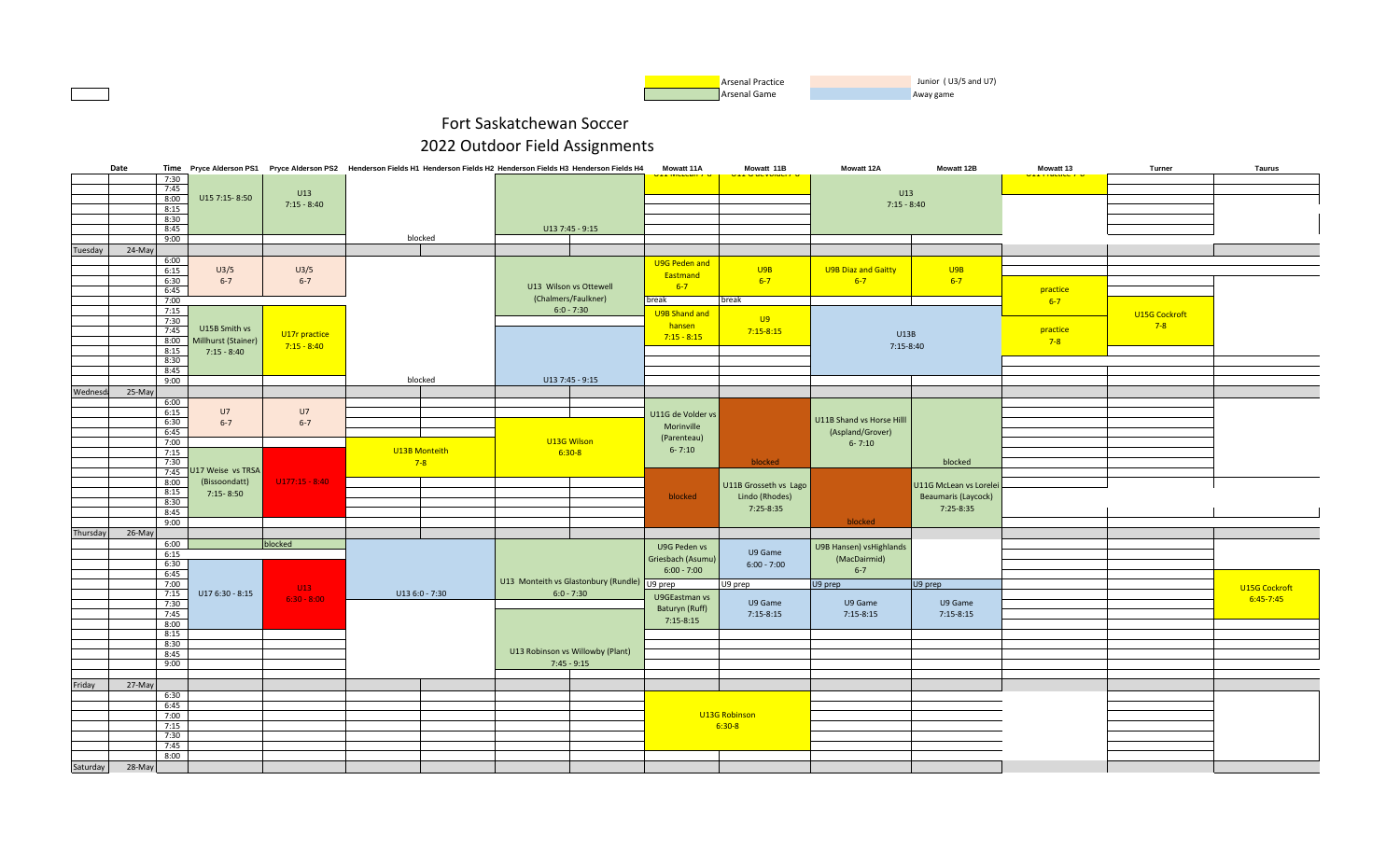

|        | Date     |        |                 | Time Pryce Alderson PS1 Pryce Alderson PS2 Henderson Fields H1 Henderson Fields H2 Henderson Fields H3 Henderson Fields H4 |          |                       |  | <b>Mowatt 11A</b> | Mowatt 11B | <b>Mowatt 12A</b> | <b>Mowatt 12B</b> | <b>Mowatt 13</b> | Turner | Taurus |
|--------|----------|--------|-----------------|----------------------------------------------------------------------------------------------------------------------------|----------|-----------------------|--|-------------------|------------|-------------------|-------------------|------------------|--------|--------|
|        |          | $10\,$ |                 |                                                                                                                            |          |                       |  | U11G deVolder     |            |                   |                   |                  |        |        |
|        |          | 10.30  |                 |                                                                                                                            |          |                       |  | $10-11$           |            |                   |                   |                  |        |        |
|        |          | $11\,$ |                 |                                                                                                                            |          |                       |  |                   |            |                   |                   |                  |        |        |
|        |          |        |                 |                                                                                                                            |          |                       |  |                   |            |                   |                   |                  |        |        |
|        |          | 12     |                 |                                                                                                                            |          |                       |  |                   |            |                   |                   |                  |        |        |
|        |          | 1:00   |                 |                                                                                                                            |          |                       |  |                   |            |                   |                   |                  |        |        |
|        |          |        |                 |                                                                                                                            |          |                       |  |                   |            |                   |                   |                  |        |        |
|        |          | 1:15   |                 |                                                                                                                            |          |                       |  |                   |            |                   |                   |                  |        |        |
|        |          | 1:30   |                 |                                                                                                                            |          |                       |  |                   |            |                   |                   |                  |        |        |
|        |          | 1:45   | U17B            |                                                                                                                            |          |                       |  |                   |            |                   |                   |                  |        |        |
|        |          | 2:00   | $-1-3$          |                                                                                                                            |          |                       |  |                   |            |                   |                   |                  |        |        |
|        |          | 2:15   |                 |                                                                                                                            |          |                       |  |                   |            |                   |                   |                  |        |        |
|        |          |        |                 |                                                                                                                            |          |                       |  |                   |            |                   |                   |                  |        |        |
|        |          | 2:30   |                 |                                                                                                                            |          |                       |  |                   |            |                   |                   |                  |        |        |
|        |          | 2:45   |                 |                                                                                                                            |          |                       |  |                   |            |                   |                   |                  |        |        |
|        |          | 3:00   |                 |                                                                                                                            |          |                       |  |                   |            |                   |                   |                  |        |        |
| Sunday | $29-May$ |        |                 |                                                                                                                            |          |                       |  |                   |            |                   |                   |                  |        |        |
|        |          | 10     |                 |                                                                                                                            | U9 Shand |                       |  |                   |            |                   |                   |                  |        |        |
|        |          |        |                 |                                                                                                                            |          |                       |  |                   |            |                   |                   |                  |        |        |
|        |          | 10:15  |                 |                                                                                                                            | $10-11$  |                       |  |                   |            |                   |                   |                  |        |        |
|        |          | 10:30  |                 |                                                                                                                            |          |                       |  |                   |            |                   |                   |                  |        |        |
|        |          | 10:45  |                 |                                                                                                                            |          |                       |  |                   |            |                   |                   |                  |        |        |
|        |          | 11:00  |                 |                                                                                                                            |          |                       |  |                   |            |                   |                   |                  |        |        |
|        |          | 11:15  |                 |                                                                                                                            |          |                       |  |                   |            |                   |                   |                  |        |        |
|        |          |        |                 |                                                                                                                            |          |                       |  | U11 Shand         |            |                   |                   |                  |        |        |
|        |          | 11:30  |                 |                                                                                                                            |          |                       |  | $11:15 - 12:15$   |            |                   |                   |                  |        |        |
|        |          | 11:45  |                 |                                                                                                                            |          |                       |  |                   |            |                   |                   |                  |        |        |
|        |          | 12:00  |                 |                                                                                                                            |          |                       |  |                   |            |                   |                   |                  |        |        |
|        |          | 12:15  |                 |                                                                                                                            |          |                       |  |                   |            |                   |                   |                  |        |        |
|        |          |        |                 |                                                                                                                            |          |                       |  |                   |            |                   |                   |                  |        |        |
|        |          | 1:00   |                 |                                                                                                                            |          |                       |  |                   |            |                   |                   |                  |        |        |
|        |          | 1:15   |                 |                                                                                                                            |          |                       |  |                   |            |                   |                   |                  |        |        |
|        |          | 1:30   |                 |                                                                                                                            |          |                       |  |                   |            |                   |                   |                  |        |        |
|        |          | 1:45   |                 |                                                                                                                            |          |                       |  |                   |            |                   |                   |                  |        |        |
|        |          | 2:00   |                 |                                                                                                                            |          |                       |  |                   |            |                   |                   |                  |        |        |
|        |          |        |                 |                                                                                                                            |          |                       |  |                   |            |                   |                   |                  |        |        |
|        |          | 2:15   |                 |                                                                                                                            |          |                       |  |                   |            |                   |                   |                  |        |        |
|        |          | 2:30   |                 |                                                                                                                            |          |                       |  |                   |            |                   |                   |                  |        |        |
|        |          | 2:45   |                 |                                                                                                                            |          |                       |  |                   |            |                   |                   |                  |        |        |
|        |          | 3:00   |                 |                                                                                                                            |          |                       |  |                   |            |                   |                   |                  |        |        |
|        |          | 3:30   |                 |                                                                                                                            |          |                       |  |                   |            |                   |                   |                  |        |        |
|        |          |        |                 |                                                                                                                            |          |                       |  |                   |            |                   |                   |                  |        |        |
|        |          | 4:00   |                 |                                                                                                                            |          |                       |  |                   |            |                   |                   |                  |        |        |
|        |          |        |                 |                                                                                                                            |          | U15B Smith 3:30 -5:00 |  |                   |            |                   |                   |                  |        |        |
|        |          | 4:15   |                 |                                                                                                                            |          |                       |  |                   |            |                   |                   |                  |        |        |
|        |          | 4:30   |                 |                                                                                                                            |          |                       |  |                   |            |                   |                   |                  |        |        |
|        |          | 4;45   |                 |                                                                                                                            |          |                       |  |                   |            |                   |                   |                  |        |        |
|        |          | 5:00   |                 |                                                                                                                            |          |                       |  |                   |            |                   |                   |                  |        |        |
|        |          | 5:15   |                 |                                                                                                                            |          |                       |  |                   |            |                   |                   |                  |        |        |
|        |          |        |                 |                                                                                                                            |          |                       |  |                   |            |                   |                   |                  |        |        |
|        |          | 5:30   |                 |                                                                                                                            |          |                       |  |                   |            |                   |                   |                  |        |        |
|        |          | 5:45   |                 |                                                                                                                            |          |                       |  |                   |            |                   |                   |                  |        |        |
|        |          | 6:00   |                 |                                                                                                                            |          |                       |  |                   |            |                   |                   |                  |        |        |
|        |          | 6:15   |                 |                                                                                                                            |          |                       |  |                   |            |                   |                   |                  |        |        |
|        |          | 6:30   |                 |                                                                                                                            |          |                       |  |                   |            |                   |                   |                  |        |        |
|        |          | 6:45   |                 |                                                                                                                            |          |                       |  |                   |            |                   |                   |                  |        |        |
|        |          | 7:00   |                 |                                                                                                                            |          |                       |  |                   |            |                   |                   |                  |        |        |
|        |          | 7:15   | U17 6:30 - 8:15 |                                                                                                                            |          |                       |  |                   |            |                   |                   |                  |        |        |
|        |          | 7:30   |                 |                                                                                                                            |          |                       |  |                   |            |                   |                   |                  |        |        |
|        |          | 7:45   |                 |                                                                                                                            |          |                       |  |                   |            |                   |                   |                  |        |        |
|        |          | 8:00   |                 |                                                                                                                            |          |                       |  |                   |            |                   |                   |                  |        |        |
|        |          | 8:15   |                 |                                                                                                                            |          |                       |  |                   |            |                   |                   |                  |        |        |
|        |          |        |                 |                                                                                                                            |          |                       |  |                   |            |                   |                   |                  |        |        |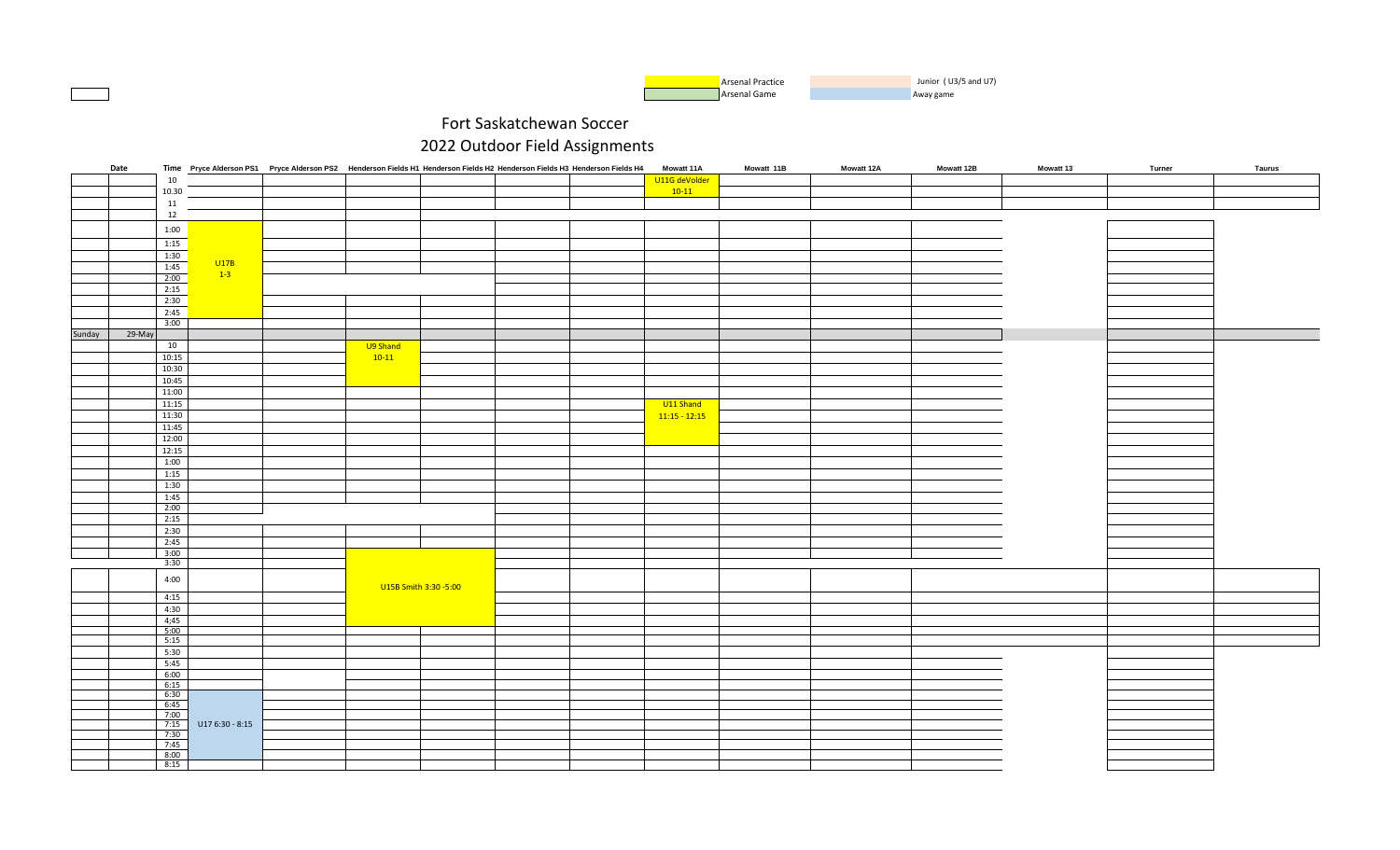

|          | Date   |              |                  |                      | Time Pryce Alderson PS1 Pryce Alderson PS2 Henderson Fields H1 Henderson Fields H2 Henderson Fields H3 Henderson Fields H4 |                  | Mowatt 11A             | Mowatt 11B        | <b>Mowatt 12A</b>       | Mowatt 12B         | <b>Mowatt 13</b> | Turner        | Taurus        |
|----------|--------|--------------|------------------|----------------------|----------------------------------------------------------------------------------------------------------------------------|------------------|------------------------|-------------------|-------------------------|--------------------|------------------|---------------|---------------|
|          |        | 8:30         |                  |                      |                                                                                                                            |                  |                        |                   |                         |                    |                  |               |               |
|          |        | 8:45         |                  |                      |                                                                                                                            |                  |                        |                   |                         |                    |                  |               |               |
|          |        | 9:00         |                  |                      |                                                                                                                            |                  |                        |                   |                         |                    |                  |               |               |
| Monday   | 30-May |              |                  |                      |                                                                                                                            |                  |                        |                   |                         |                    |                  |               |               |
|          |        |              |                  |                      |                                                                                                                            |                  |                        |                   |                         |                    |                  |               |               |
|          |        |              |                  |                      |                                                                                                                            |                  |                        |                   |                         |                    |                  |               |               |
|          |        | 6:00<br>6:15 | U7               | U7                   |                                                                                                                            |                  | U11B Shand             | U11B Berrora      | U11B                    | U11                | U11B Grosseth    |               |               |
|          |        |              |                  |                      |                                                                                                                            |                  |                        |                   |                         |                    |                  |               |               |
|          |        | 6:30         | $6 - 7$          | $6 - 7$              |                                                                                                                            |                  | $6 - 7$                | Practice 6-7      | Practice 6-7            | Practice 6-7       | Practice 6-7     |               |               |
|          |        | 6:45         |                  |                      |                                                                                                                            |                  |                        |                   |                         |                    |                  |               |               |
|          |        | 7:00         |                  |                      |                                                                                                                            | U13 6:0 - 7:30   |                        |                   |                         |                    |                  |               |               |
|          |        | 7:15         |                  |                      |                                                                                                                            |                  | U11 McLean 7-8         | U11 G deVolder7-8 |                         |                    | U11 Practice 7-8 |               |               |
|          |        | 7:30         |                  |                      |                                                                                                                            |                  |                        |                   |                         |                    |                  |               |               |
|          |        | 7:45         |                  | U13                  |                                                                                                                            |                  |                        |                   | U13                     |                    |                  |               |               |
|          |        | 8:00         | U15 7:15-8:50    | $7:15 - 8:40$        |                                                                                                                            |                  |                        |                   | $7:15 - 8:40$           |                    |                  |               |               |
|          |        | 8:15         |                  |                      |                                                                                                                            |                  |                        |                   |                         |                    |                  |               |               |
|          |        | 8:30         |                  |                      |                                                                                                                            |                  |                        |                   |                         |                    |                  |               |               |
|          |        | 8:45         |                  |                      | blocked                                                                                                                    | U13 7:45 - 9:15  |                        |                   |                         |                    |                  |               |               |
|          |        | 9:00         |                  |                      |                                                                                                                            |                  |                        |                   |                         |                    |                  |               |               |
| Tuesday  | 31-May |              |                  |                      |                                                                                                                            |                  |                        |                   |                         |                    |                  |               |               |
|          |        | 6:00         |                  |                      |                                                                                                                            |                  |                        |                   |                         |                    |                  |               |               |
|          |        | 6:15         | U3/5             | U3/5                 |                                                                                                                            |                  | U9B Shand and          | U9B               | U9B Gaitty and Diaz     | U9                 |                  |               |               |
|          |        | 6:30         | $6 - 7$          | $6 - 7$              |                                                                                                                            |                  | Hansen                 | $6 - 7$           | $6 - 7$                 | $6 - 7$            |                  |               |               |
|          |        | 6:45         |                  |                      |                                                                                                                            |                  | $6-7$                  |                   |                         |                    | practice         |               |               |
|          |        |              |                  |                      |                                                                                                                            |                  |                        |                   |                         |                    |                  |               |               |
|          |        | 7:00         |                  |                      |                                                                                                                            |                  | break                  | break             |                         |                    | $6 - 7$          |               |               |
|          |        | 7:15         |                  |                      |                                                                                                                            | U13 6:0 - 7:30   | <b>U9G Eastman and</b> | <b>U9</b>         |                         |                    |                  | U15G Cockroft |               |
|          |        | 7:30         |                  |                      |                                                                                                                            |                  | Peden                  |                   |                         |                    |                  | $7-8$         |               |
|          |        | 7:45         | U13              | U17 game or practice |                                                                                                                            |                  | $7:15 - 8:15$          | $7:15 - 8:15$     | U13B                    |                    | practice         |               |               |
|          |        | 8:00         | $7:15 - 8:40$    | $7:15 - 8:40$        |                                                                                                                            |                  |                        |                   | $7:15-8:40$             |                    | $7-8$            |               |               |
|          |        | 8:15         |                  |                      |                                                                                                                            |                  |                        |                   |                         |                    |                  |               |               |
|          |        | 8:30         |                  |                      |                                                                                                                            |                  |                        |                   |                         |                    |                  |               |               |
|          |        | 8:45         |                  |                      | blocked                                                                                                                    |                  |                        |                   |                         |                    |                  |               |               |
|          |        | 9:00         |                  |                      |                                                                                                                            | $U137:45 - 9:15$ |                        |                   |                         |                    |                  |               |               |
| Wednesda | 1-Jun  |              |                  |                      |                                                                                                                            |                  |                        |                   |                         |                    |                  |               |               |
|          |        | 6:00         |                  |                      |                                                                                                                            |                  |                        |                   |                         |                    |                  |               |               |
|          |        | 6:15         | U7               | U7                   |                                                                                                                            |                  |                        |                   | U11 B Shand) U11B       |                    |                  |               |               |
|          |        | 6:30         | $6 - 7$          | $6 - 7$              |                                                                                                                            |                  | U11G (McLean) vs       |                   | INTERSQUAD MATCH (not   |                    |                  |               |               |
|          |        | 6:45         |                  |                      |                                                                                                                            |                  | Lago Lindo (Blok)      |                   | a real                  |                    |                  |               |               |
|          |        | 7:00         |                  |                      |                                                                                                                            | U13G Wilson      | $6 - 7:10$             |                   | team) -                 |                    |                  |               |               |
|          |        | 7:15         |                  |                      | U13B Monteith                                                                                                              | $6:30-8$         |                        | blocked           |                         | blocked            |                  |               |               |
|          |        | 7:30         |                  |                      | $7 - 8$                                                                                                                    |                  |                        |                   | $6 - 7:10$              |                    |                  |               |               |
|          |        | 7:45         |                  |                      |                                                                                                                            |                  |                        |                   |                         |                    |                  |               |               |
|          |        | 8:00         | U15 7:15-8:50    | $U177:15 - 8:40$     |                                                                                                                            |                  |                        |                   |                         |                    |                  |               |               |
|          |        | 8:15         |                  |                      |                                                                                                                            |                  |                        | U11               |                         | U11B (Berroa) Lago |                  |               |               |
|          |        | 8:30         |                  |                      |                                                                                                                            |                  |                        | Game 7:25-8:35    |                         | Lindo (Valladares) |                  |               |               |
|          |        | 8:45         |                  |                      |                                                                                                                            |                  |                        |                   |                         | 7:25-8:35          |                  |               |               |
|          |        | 9:00         |                  |                      |                                                                                                                            |                  | blocked                |                   | blocked                 |                    |                  |               |               |
|          |        |              |                  |                      |                                                                                                                            |                  |                        |                   |                         |                    |                  |               |               |
| Thursday | 2-Jun  |              |                  |                      |                                                                                                                            |                  | U9 (Hansen) vs         |                   |                         |                    |                  |               |               |
|          |        | 6:00         |                  | blocked              |                                                                                                                            |                  |                        |                   | U9B (Diaz) vs Highlands |                    |                  |               |               |
|          |        | 6:15         |                  |                      |                                                                                                                            |                  | Horse Hill             | U9 Game           | (MacDairmid)            | U9 Game            |                  |               |               |
|          |        | 6:30         |                  |                      |                                                                                                                            |                  | (Campbell)             | $7:15-8:15$       | $6:00 - 7:00$           | $6:00 - 7:00$      |                  |               |               |
|          |        | 6:45         |                  |                      |                                                                                                                            |                  | $6:00 - 7:00$          |                   |                         |                    |                  |               |               |
|          |        | 7:00         |                  | U13                  |                                                                                                                            |                  | U9 prep                | U9 prep           | U9 prep                 | U9 prep            |                  |               | U15G Cockroft |
|          |        | 7:15         | $U176:30 - 8:15$ |                      | $U136:0 - 7:30$                                                                                                            | $U136:0 - 7:30$  | U9G Eastman vs         |                   |                         |                    |                  |               |               |
|          |        | 7:30         |                  | $6:30 - 8:00$        |                                                                                                                            |                  |                        | U9 Game           | U9 Game                 | U9 Game            |                  |               | 6:45-7:45     |
|          |        | 7:45         |                  |                      |                                                                                                                            |                  | Horse Hill (Garcia)    | $7:15-8:15$       | $7:15-8:15$             | $7:15-8:15$        |                  |               |               |
|          |        | 8:00         |                  |                      |                                                                                                                            |                  | $7:15-8:15$            |                   |                         |                    |                  |               |               |
|          |        | 8:15         |                  |                      |                                                                                                                            |                  |                        |                   |                         |                    |                  |               |               |
|          |        | 8:30         |                  |                      |                                                                                                                            |                  |                        |                   |                         |                    |                  |               |               |
|          |        | 8:45         |                  |                      |                                                                                                                            |                  |                        |                   |                         |                    |                  |               |               |
|          |        |              |                  |                      |                                                                                                                            |                  |                        |                   |                         |                    |                  |               |               |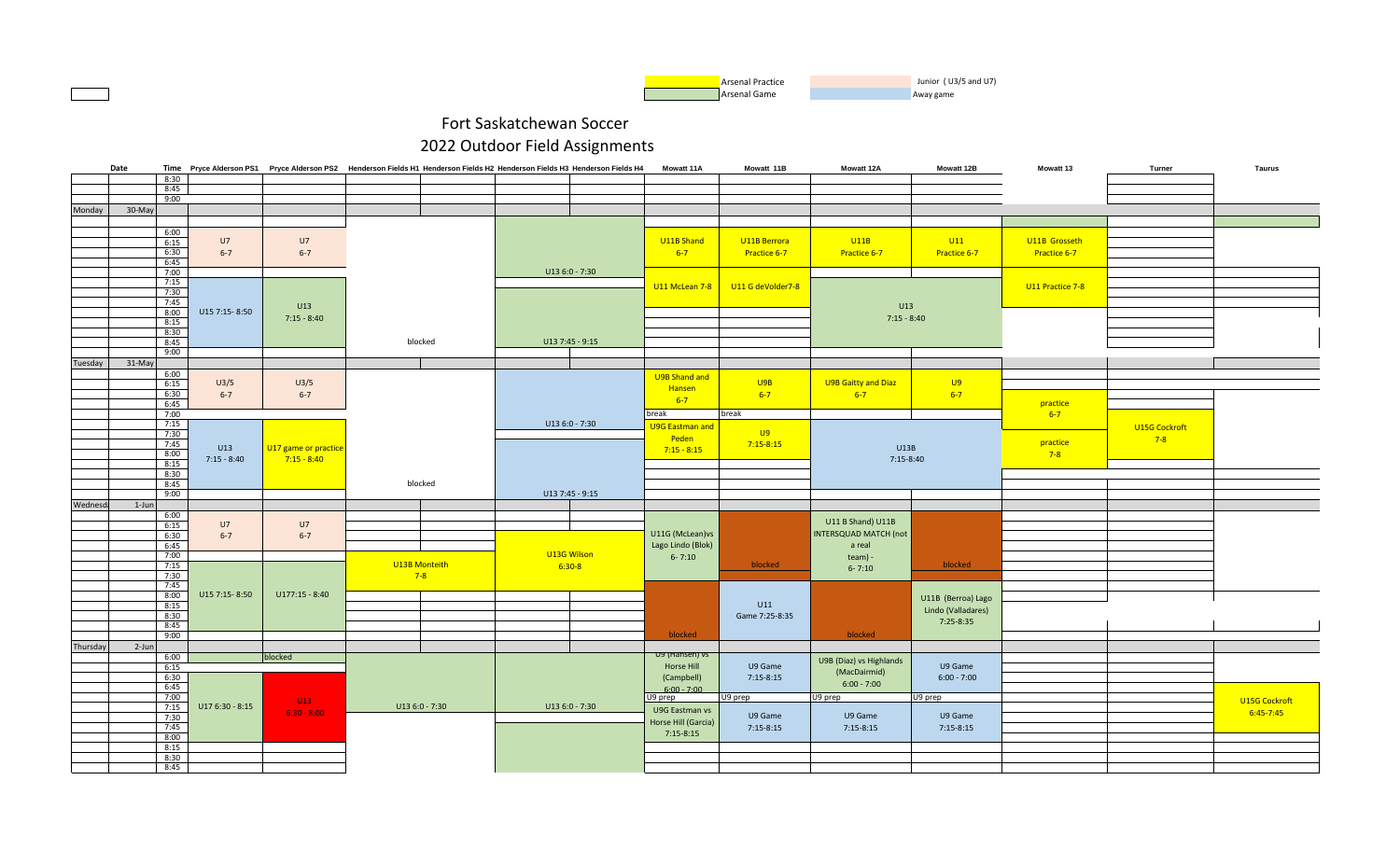| Arsenal Practice | Junior (U3/5 and U7) |
|------------------|----------------------|
| Arsenal Game     | Away game            |

|          | Date  |        |        | Time Pryce Alderson PS1 Pryce Alderson PS2 Henderson Fields H1 Henderson Fields H2 Henderson Fields H3 Henderson Fields H4 |                       |                 | <b>Mowatt 11A</b> | Mowatt 11B    | <b>Mowatt 12A</b> | <b>Mowatt 12B</b> | <b>Mowatt 13</b> | Turner | Taurus |
|----------|-------|--------|--------|----------------------------------------------------------------------------------------------------------------------------|-----------------------|-----------------|-------------------|---------------|-------------------|-------------------|------------------|--------|--------|
|          |       | 9:00   |        |                                                                                                                            |                       | U13 7:45 - 9:15 |                   |               |                   |                   |                  |        |        |
|          |       |        |        |                                                                                                                            |                       |                 |                   |               |                   |                   |                  |        |        |
| Friday   | 3-Jun |        |        |                                                                                                                            |                       |                 |                   |               |                   |                   |                  |        |        |
|          |       | 6:30   |        |                                                                                                                            |                       |                 |                   |               |                   |                   |                  |        |        |
|          |       | 6:45   |        |                                                                                                                            |                       |                 |                   |               |                   |                   |                  |        |        |
|          |       | 7:00   |        |                                                                                                                            |                       |                 |                   | U13G Robinson |                   |                   |                  |        |        |
|          |       | 7:15   |        |                                                                                                                            |                       |                 |                   | $6:30-8$      |                   |                   |                  |        |        |
|          |       | 7:30   |        |                                                                                                                            |                       |                 |                   |               |                   |                   |                  |        |        |
|          |       | 7:45   |        |                                                                                                                            |                       |                 |                   |               |                   |                   |                  |        |        |
|          |       | 8:00   |        |                                                                                                                            |                       |                 |                   |               |                   |                   |                  |        |        |
|          |       |        |        |                                                                                                                            |                       |                 |                   |               |                   |                   |                  |        |        |
| Saturday | 4-Jun |        |        |                                                                                                                            |                       |                 |                   |               |                   |                   |                  |        |        |
|          |       | 10     |        |                                                                                                                            |                       |                 | U11G deVolder     |               |                   |                   |                  |        |        |
|          |       | 10.30  |        |                                                                                                                            |                       |                 | $10-11$           |               |                   |                   |                  |        |        |
|          |       | $11\,$ |        |                                                                                                                            |                       |                 |                   |               |                   |                   |                  |        |        |
|          |       | 12     |        |                                                                                                                            |                       |                 |                   |               |                   |                   |                  |        |        |
|          |       |        |        |                                                                                                                            |                       |                 |                   |               |                   |                   |                  |        |        |
|          |       | 1:00   |        |                                                                                                                            |                       |                 |                   |               |                   |                   |                  |        |        |
|          |       | 1:15   |        |                                                                                                                            |                       |                 |                   |               |                   |                   |                  |        |        |
|          |       |        |        |                                                                                                                            |                       |                 |                   |               |                   |                   |                  |        |        |
|          |       | 1:30   | U17B   |                                                                                                                            |                       |                 |                   |               |                   |                   |                  |        |        |
|          |       | 1:45   | $-1-3$ |                                                                                                                            |                       |                 |                   |               |                   |                   |                  |        |        |
|          |       | 2:00   |        |                                                                                                                            |                       |                 |                   |               |                   |                   |                  |        |        |
|          |       | 2:15   |        |                                                                                                                            |                       |                 |                   |               |                   |                   |                  |        |        |
|          |       | 2:30   |        |                                                                                                                            |                       |                 |                   |               |                   |                   |                  |        |        |
|          |       | 2:45   |        |                                                                                                                            |                       |                 |                   |               |                   |                   |                  |        |        |
|          |       | 3:00   |        |                                                                                                                            |                       |                 |                   |               |                   |                   |                  |        |        |
|          |       |        |        |                                                                                                                            |                       |                 |                   |               |                   |                   |                  |        |        |
| Sunday   | 5-Jun |        |        |                                                                                                                            |                       |                 |                   |               |                   |                   |                  |        |        |
|          |       | 10     |        |                                                                                                                            | U9 Shand              |                 |                   |               |                   |                   |                  |        |        |
|          |       | 10:15  |        |                                                                                                                            | $10-11$               |                 |                   |               |                   |                   |                  |        |        |
|          |       | 10:30  |        |                                                                                                                            |                       |                 |                   |               |                   |                   |                  |        |        |
|          |       | 10:45  |        |                                                                                                                            |                       |                 |                   |               |                   |                   |                  |        |        |
|          |       | 11:00  |        |                                                                                                                            |                       |                 |                   |               |                   |                   |                  |        |        |
|          |       |        |        |                                                                                                                            |                       |                 |                   |               |                   |                   |                  |        |        |
|          |       | 11:15  |        |                                                                                                                            |                       |                 | U11 Shand         |               |                   |                   |                  |        |        |
|          |       | 11:30  |        |                                                                                                                            |                       |                 | $11:15 - 12:15$   |               |                   |                   |                  |        |        |
|          |       | 11:45  |        |                                                                                                                            |                       |                 |                   |               |                   |                   |                  |        |        |
|          |       | 12:00  |        |                                                                                                                            |                       |                 |                   |               |                   |                   |                  |        |        |
|          |       | 12:15  |        |                                                                                                                            |                       |                 |                   |               |                   |                   |                  |        |        |
|          |       |        |        |                                                                                                                            |                       |                 |                   |               |                   |                   |                  |        |        |
|          |       | 1:00   |        |                                                                                                                            |                       |                 |                   |               |                   |                   |                  |        |        |
|          |       | 1:15   |        |                                                                                                                            |                       |                 |                   |               |                   |                   |                  |        |        |
|          |       | 1:30   |        |                                                                                                                            |                       |                 |                   |               |                   |                   |                  |        |        |
|          |       | 1:45   |        |                                                                                                                            |                       |                 |                   |               |                   |                   |                  |        |        |
|          |       | 2:00   |        |                                                                                                                            |                       |                 |                   |               |                   |                   |                  |        |        |
|          |       | 2:15   |        |                                                                                                                            |                       |                 |                   |               |                   |                   |                  |        |        |
|          |       | 2:30   |        |                                                                                                                            |                       |                 |                   |               |                   |                   |                  |        |        |
|          |       |        |        |                                                                                                                            |                       |                 |                   |               |                   |                   |                  |        |        |
|          |       | 2:45   |        |                                                                                                                            |                       |                 |                   |               |                   |                   |                  |        |        |
|          |       | 3:00   |        |                                                                                                                            |                       |                 |                   |               |                   |                   |                  |        |        |
|          |       | 3:30   |        |                                                                                                                            |                       |                 |                   |               |                   |                   |                  |        |        |
|          |       |        |        |                                                                                                                            |                       |                 |                   |               |                   |                   |                  |        |        |
|          |       | 4:00   |        | Junior Rainout 3-5                                                                                                         | U15B Smith 3:30 -5:00 |                 |                   |               |                   |                   |                  |        |        |
|          |       | 4:15   |        |                                                                                                                            |                       |                 |                   |               |                   |                   |                  |        |        |
|          |       |        |        |                                                                                                                            |                       |                 |                   |               |                   |                   |                  |        |        |
|          |       | 4:30   |        |                                                                                                                            |                       |                 |                   |               |                   |                   |                  |        |        |
|          |       | 4;45   |        |                                                                                                                            |                       |                 |                   |               |                   |                   |                  |        |        |
|          |       | 5:00   |        |                                                                                                                            |                       |                 |                   |               |                   |                   |                  |        |        |
|          |       | 5:15   |        |                                                                                                                            |                       |                 |                   |               |                   |                   |                  |        |        |
|          |       | 5:30   |        |                                                                                                                            |                       |                 |                   |               |                   |                   |                  |        |        |
|          |       |        |        |                                                                                                                            |                       |                 |                   |               |                   |                   |                  |        |        |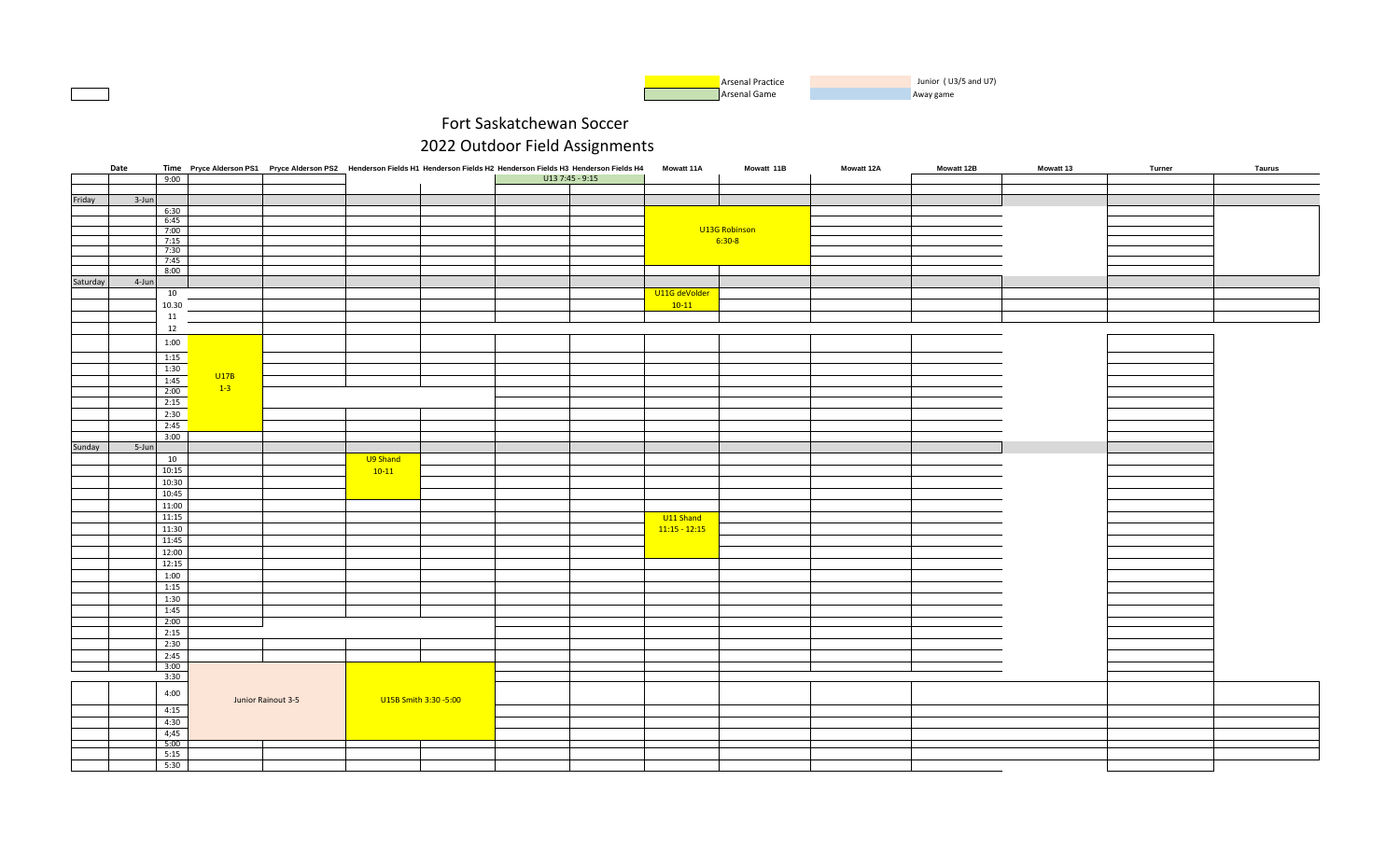

|                      | Date  |                  |                      |               | Time Pryce Alderson PS1 Pryce Alderson PS2 Henderson Fields H1 Henderson Fields H2 Henderson Fields H3 Henderson Fields H4 | <b>Mowatt 11A</b>          | Mowatt 11B        | <b>Mowatt 12A</b>         | Mowatt 12B         | Mowatt 13        | Turner        | Taurus |
|----------------------|-------|------------------|----------------------|---------------|----------------------------------------------------------------------------------------------------------------------------|----------------------------|-------------------|---------------------------|--------------------|------------------|---------------|--------|
|                      | 5:45  |                  |                      |               |                                                                                                                            |                            |                   |                           |                    |                  |               |        |
|                      | 6:00  |                  |                      |               |                                                                                                                            |                            |                   |                           |                    |                  |               |        |
|                      | 6:15  |                  |                      |               |                                                                                                                            |                            |                   |                           |                    |                  |               |        |
|                      | 6:30  |                  |                      |               |                                                                                                                            |                            |                   |                           |                    |                  |               |        |
|                      | 6:45  |                  |                      |               |                                                                                                                            |                            |                   |                           |                    |                  |               |        |
|                      | 7:00  |                  |                      |               |                                                                                                                            |                            |                   |                           |                    |                  |               |        |
|                      | 7:15  | $U176:30 - 8:15$ |                      |               |                                                                                                                            |                            |                   |                           |                    |                  |               |        |
|                      | 7:30  |                  |                      |               |                                                                                                                            |                            |                   |                           |                    |                  |               |        |
|                      | 7:45  |                  |                      |               |                                                                                                                            |                            |                   |                           |                    |                  |               |        |
|                      | 8:00  |                  |                      |               |                                                                                                                            |                            |                   |                           |                    |                  |               |        |
|                      | 8:15  |                  |                      |               |                                                                                                                            |                            |                   |                           |                    |                  |               |        |
|                      |       |                  |                      |               |                                                                                                                            |                            |                   |                           |                    |                  |               |        |
|                      | 8:30  |                  |                      |               |                                                                                                                            |                            |                   |                           |                    |                  |               |        |
|                      | 8:45  |                  |                      |               |                                                                                                                            |                            |                   |                           |                    |                  |               |        |
|                      | 9:00  |                  |                      |               |                                                                                                                            |                            |                   |                           |                    |                  |               |        |
| Monday               | 6-Jun |                  |                      |               |                                                                                                                            |                            |                   |                           |                    |                  |               |        |
|                      |       |                  |                      |               |                                                                                                                            |                            |                   |                           |                    |                  |               |        |
|                      | 6:00  |                  |                      |               |                                                                                                                            |                            |                   |                           |                    |                  |               |        |
|                      | 6:15  | U7               | U7                   |               |                                                                                                                            | U11B Shand                 | U11B Berrora      | U11B                      | U11                | U11B Grosseth    |               |        |
|                      | 6:30  | $6 - 7$          | $6 - 7$              |               |                                                                                                                            | $6-7$                      | Practice 6-7      | Practice 6-7              | Practice 6-7       | Practice 6-7     |               |        |
|                      | 6:45  |                  |                      |               |                                                                                                                            |                            |                   |                           |                    |                  |               |        |
|                      | 7:00  |                  |                      |               | U13 6:0 - 7:30                                                                                                             |                            |                   |                           |                    |                  |               |        |
|                      | 7:15  |                  |                      |               |                                                                                                                            |                            |                   |                           |                    |                  |               |        |
|                      | 7:30  |                  |                      |               |                                                                                                                            | U11 McLean 7-8             | U11 G deVolder7-8 |                           |                    | U11 Practice 7-8 |               |        |
|                      | 7:45  |                  |                      |               |                                                                                                                            |                            |                   |                           |                    |                  |               |        |
|                      | 8:00  | U15 7:15-8:50    | U13                  |               |                                                                                                                            |                            |                   | U13                       |                    |                  |               |        |
|                      |       |                  | $7:15 - 8:40$        |               |                                                                                                                            |                            |                   | $7:15 - 8:40$             |                    |                  |               |        |
|                      | 8:15  |                  |                      |               |                                                                                                                            |                            |                   |                           |                    |                  |               |        |
|                      | 8:30  |                  |                      |               |                                                                                                                            |                            |                   |                           |                    |                  |               |        |
|                      | 8:45  |                  |                      | blocked       | U13 7:45 - 9:15                                                                                                            |                            |                   |                           |                    |                  |               |        |
|                      | 9:00  |                  |                      |               |                                                                                                                            |                            |                   |                           |                    |                  |               |        |
| Tuesday              | 7-Jun |                  |                      |               |                                                                                                                            |                            |                   |                           |                    |                  |               |        |
|                      | 6:00  |                  |                      |               |                                                                                                                            | U9G Peden and              |                   |                           |                    |                  |               |        |
|                      | 6:15  | U3/5             | U3/5                 |               |                                                                                                                            | Eastmand                   | U9                | U9B Shand and hansen      | $\overline{U}9$    |                  |               |        |
|                      | 6:30  | $6 - 7$          | $6 - 7$              |               |                                                                                                                            |                            | $6 - 7$           | $6 - 7$                   | $6 - 7$            |                  |               |        |
|                      | 6:45  |                  |                      |               |                                                                                                                            | $6-7$                      |                   |                           |                    | practice         |               |        |
|                      | 7:00  |                  |                      |               |                                                                                                                            | break                      | break             |                           |                    | $6 - 7$          |               |        |
|                      | 7:15  |                  |                      |               | $U136:0 - 7:30$                                                                                                            |                            |                   |                           |                    |                  | U15G Cockroft |        |
|                      | 7:30  |                  |                      |               |                                                                                                                            | <b>J9B Gaitty and Diaz</b> | <b>U9</b>         |                           |                    |                  |               |        |
|                      | 7:45  |                  |                      |               |                                                                                                                            | $7:15 - 8:15$              | $7:15 - 8:15$     |                           |                    | practice         | $7-8$         |        |
|                      | 8:00  | U13              | U17 game or practice |               |                                                                                                                            |                            |                   | U13B                      |                    | $7-8$            |               |        |
|                      | 8:15  | $7:15 - 8:40$    | $7:15 - 8:40$        |               |                                                                                                                            |                            |                   | 7:15-8:40                 |                    |                  |               |        |
|                      | 8:30  |                  |                      |               |                                                                                                                            |                            |                   |                           |                    |                  |               |        |
|                      | 8:45  |                  |                      |               |                                                                                                                            |                            |                   |                           |                    |                  |               |        |
|                      | 9:00  |                  |                      | blocked       | U13 7:45 - 9:15                                                                                                            |                            |                   |                           |                    |                  |               |        |
|                      |       |                  |                      |               |                                                                                                                            |                            |                   |                           |                    |                  |               |        |
| Wednesd <sub>i</sub> | 8-Jun |                  |                      |               |                                                                                                                            |                            |                   |                           |                    |                  |               |        |
|                      | 6:00  |                  |                      |               |                                                                                                                            |                            |                   |                           |                    |                  |               |        |
|                      | 6:15  | U7               | U7                   |               |                                                                                                                            | U11G (de Volder)           |                   | U11B (Shand) vs Griesbach |                    |                  |               |        |
|                      | 6:30  | $6 - 7$          | $6 - 7$              |               |                                                                                                                            | vs Horse Hill              |                   |                           |                    |                  |               |        |
|                      | 6:45  |                  |                      |               |                                                                                                                            | (Antipan)                  |                   | (Ivan)                    |                    |                  |               |        |
|                      | 7:00  |                  |                      |               | U13G Wilson                                                                                                                |                            |                   | $6 - 7:10$                |                    |                  |               |        |
|                      | 7:15  |                  |                      | U13B Monteith | $6:30-8$                                                                                                                   | $6 - 7:10$                 | blocked           |                           | blocked            |                  |               |        |
|                      | 7:30  |                  |                      | $7-8$         |                                                                                                                            |                            |                   |                           |                    |                  |               |        |
|                      | 7:45  |                  |                      |               |                                                                                                                            |                            |                   |                           |                    |                  |               |        |
|                      | 8:00  | U15 7:15-8:50    | $U177:15 - 8:40$     |               |                                                                                                                            |                            |                   |                           | U11B (Grosseth) vs |                  |               |        |
|                      | 8:15  |                  |                      |               |                                                                                                                            |                            | U11               |                           | South Clareview    |                  |               |        |
|                      | 8:30  |                  |                      |               |                                                                                                                            |                            | Game 7:25-8:35    |                           | (Noetzel)          |                  |               |        |
|                      | 8:45  |                  |                      |               |                                                                                                                            |                            |                   |                           | 7:25-8:35          |                  |               |        |
|                      | 9:00  |                  |                      |               |                                                                                                                            | blocked                    |                   | blocked                   |                    |                  |               |        |
| Thursday             | 9-Jun |                  |                      |               |                                                                                                                            |                            |                   |                           |                    |                  |               |        |
|                      | 6:00  |                  | blocked              |               |                                                                                                                            | <del>U9B</del> (Hansen) vs |                   |                           |                    |                  |               |        |
|                      |       |                  |                      |               |                                                                                                                            |                            |                   |                           |                    |                  |               |        |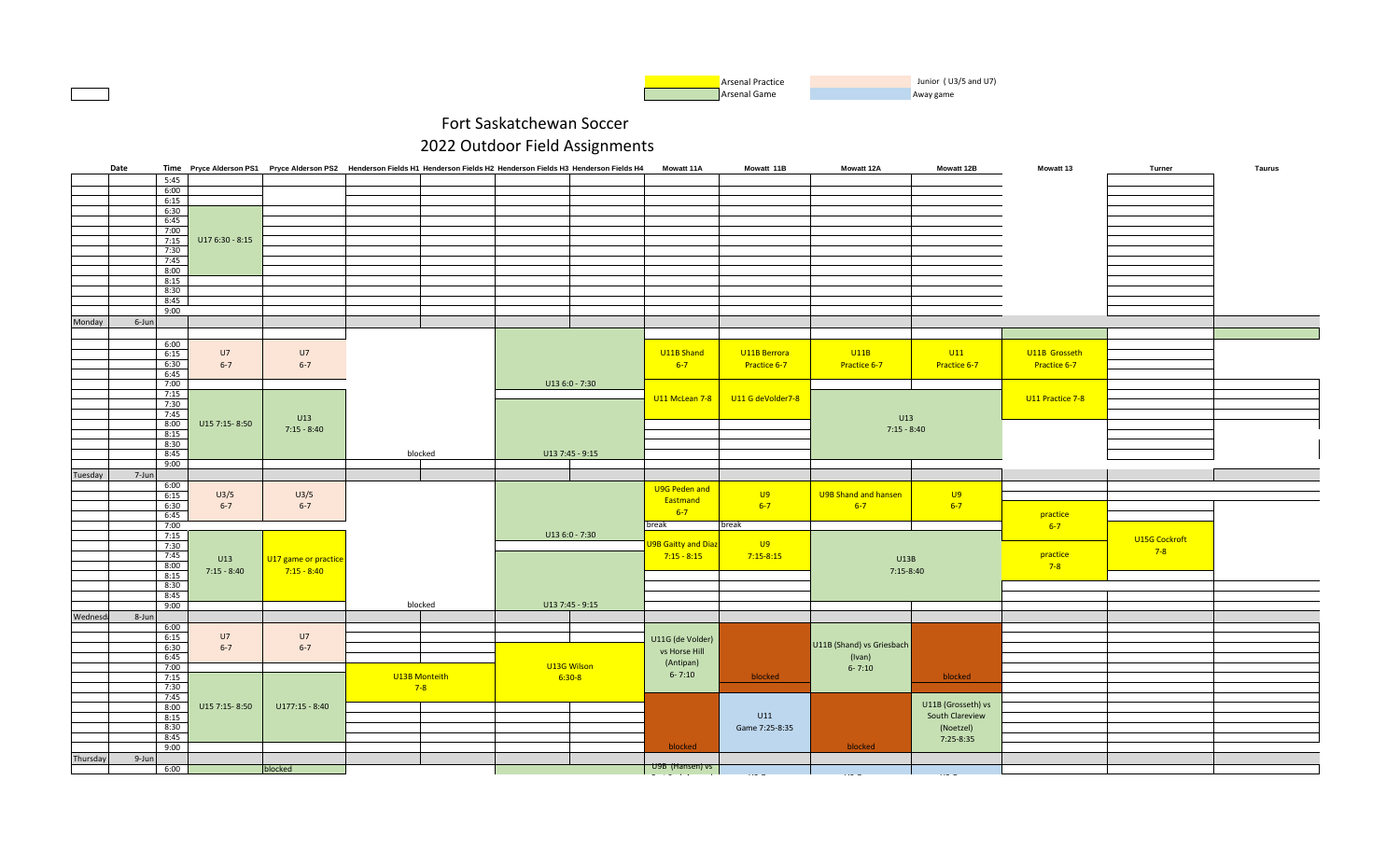| <b>Arsenal Practice</b> | Junior (U3/5 and U7) |
|-------------------------|----------------------|
| Arsenal Game            | Away game            |

|          | Date       |              |                  | Time Pryce Alderson PS1 Pryce Alderson PS2 Henderson Fields H1 Henderson Fields H2 Henderson Fields H3 Henderson Fields H4 |          |         |                 |                | <b>Mowatt 11A</b>        | Mowatt 11B    | Mowatt 12A    | Mowatt 12B    | Mowatt 13 | Turner        | <b>Taurus</b> |
|----------|------------|--------------|------------------|----------------------------------------------------------------------------------------------------------------------------|----------|---------|-----------------|----------------|--------------------------|---------------|---------------|---------------|-----------|---------------|---------------|
|          |            | 6:15         |                  |                                                                                                                            |          |         |                 |                | Fort Sask Arsenal        | U9 Game       | U9 Game       | U9 Game       |           |               |               |
|          |            | 6:30         |                  |                                                                                                                            |          |         |                 |                | (Shand)                  | $6:00 - 7:00$ | $6:00 - 7:00$ | $6:00 - 7:00$ |           |               |               |
|          |            | 6:45         |                  |                                                                                                                            |          |         |                 |                | $6:00 - 7:00$            |               |               |               |           |               |               |
|          |            | 7:00         |                  | U13                                                                                                                        |          |         |                 |                | U9 prep<br>U9B (Diaz) vs | U9 prep       | U9 prep       | U9 prep       |           |               |               |
|          |            | 7:15         | $U176:30 - 8:15$ | $6:30 - 8:00$                                                                                                              |          |         |                 | U13 6:0 - 7:30 |                          |               |               |               |           | U15G Cockroft |               |
|          |            | 7:30         |                  |                                                                                                                            |          |         |                 |                | Horse Hill               | U9 Game       | U9 Game       | U9 Game       |           | $7-8$         |               |
|          |            | 7:45<br>8:00 |                  |                                                                                                                            |          |         |                 |                | (Campbell)               | $7:15-8:15$   | $7:15-8:15$   | $7:15-8:15$   |           |               |               |
|          |            | 8:15         |                  |                                                                                                                            |          |         |                 |                | $7:15-8:15$              |               |               |               |           |               |               |
|          |            | 8:30         |                  |                                                                                                                            |          |         |                 |                |                          |               |               |               |           |               |               |
|          |            | 8:45         |                  |                                                                                                                            |          |         |                 |                |                          |               |               |               |           |               |               |
|          |            | 9:00         |                  |                                                                                                                            |          | blocked | U13 7:45 - 9:15 |                |                          |               |               |               |           |               |               |
|          |            |              |                  |                                                                                                                            |          |         |                 |                |                          |               |               |               |           |               |               |
| Friday   | $10 - Jun$ |              |                  |                                                                                                                            |          |         |                 |                |                          |               |               |               |           |               |               |
|          |            | 6:30         |                  |                                                                                                                            |          |         |                 |                |                          |               |               |               |           |               |               |
|          |            | 6:45         |                  |                                                                                                                            |          |         |                 |                |                          |               |               |               |           |               |               |
|          |            | 7:00         |                  |                                                                                                                            |          |         |                 |                |                          | U13G Robinson |               |               |           |               |               |
|          |            | 7:15         |                  |                                                                                                                            |          |         |                 |                |                          | $6:30-8$      |               |               |           |               |               |
|          |            | 7:30         |                  |                                                                                                                            |          |         |                 |                |                          |               |               |               |           |               |               |
|          |            | 7:45         |                  |                                                                                                                            |          |         |                 |                |                          |               |               |               |           |               |               |
|          |            | 8:00         |                  |                                                                                                                            |          |         |                 |                |                          |               |               |               |           |               |               |
| Saturday | $11$ -Jun  |              |                  |                                                                                                                            |          |         |                 |                |                          |               |               |               |           |               |               |
|          |            | 10           |                  |                                                                                                                            |          |         |                 |                | U11G deVolder            |               |               |               |           |               |               |
|          |            | 10.30        |                  |                                                                                                                            |          |         |                 |                | $10-11$                  |               |               |               |           |               |               |
|          |            | 11           |                  |                                                                                                                            |          |         |                 |                |                          |               |               |               |           |               |               |
|          |            | 12           |                  |                                                                                                                            |          |         |                 |                |                          |               |               |               |           |               |               |
|          |            | 1:00         |                  |                                                                                                                            |          |         |                 |                |                          |               |               |               |           |               |               |
|          |            |              |                  |                                                                                                                            |          |         |                 |                |                          |               |               |               |           |               |               |
|          |            | 1:15         |                  |                                                                                                                            |          |         |                 |                |                          |               |               |               |           |               |               |
|          |            | 1:30         | U17B             |                                                                                                                            |          |         |                 |                |                          |               |               |               |           |               |               |
|          |            | 1:45         | $1-3$            |                                                                                                                            |          |         |                 |                |                          |               |               |               |           |               |               |
|          |            | 2:00         |                  |                                                                                                                            |          |         |                 |                |                          |               |               |               |           |               |               |
|          |            | 2:15         |                  |                                                                                                                            |          |         |                 |                |                          |               |               |               |           |               |               |
|          |            | 2:30         |                  |                                                                                                                            |          |         |                 |                |                          |               |               |               |           |               |               |
|          |            | 2:45         |                  |                                                                                                                            |          |         |                 |                |                          |               |               |               |           |               |               |
|          |            | 3:00         |                  | Junior Rainout 3-5                                                                                                         |          |         |                 |                |                          |               |               |               |           |               |               |
| Sunday   | 12-Jun     |              |                  |                                                                                                                            |          |         |                 |                |                          |               |               |               |           |               |               |
|          |            | 10           |                  |                                                                                                                            | U9 Shand |         |                 |                |                          |               |               |               |           |               |               |
|          |            | 10:15        |                  |                                                                                                                            | $10-11$  |         |                 |                |                          |               |               |               |           |               |               |
|          |            | 10:30        |                  |                                                                                                                            |          |         |                 |                |                          |               |               |               |           |               |               |
|          |            | 10:45        |                  |                                                                                                                            |          |         |                 |                |                          |               |               |               |           |               |               |
|          |            | 11:00        |                  |                                                                                                                            |          |         |                 |                |                          |               |               |               |           |               |               |
|          |            | 11:15        |                  |                                                                                                                            |          |         |                 |                | U11 Shand                |               |               |               |           |               |               |
|          |            | 11:30        |                  |                                                                                                                            |          |         |                 |                | $11:15 - 12:15$          |               |               |               |           |               |               |
|          |            | 11:45        |                  |                                                                                                                            |          |         |                 |                |                          |               |               |               |           |               |               |
|          |            | 12:00        |                  |                                                                                                                            |          |         |                 |                |                          |               |               |               |           |               |               |
|          |            | 12:15        |                  |                                                                                                                            |          |         |                 |                |                          |               |               |               |           |               |               |
|          |            | 1:00         |                  |                                                                                                                            |          |         |                 |                |                          |               |               |               |           |               |               |
|          |            | 1:15         |                  |                                                                                                                            |          |         |                 |                |                          |               |               |               |           |               |               |
|          |            | 1:30         |                  |                                                                                                                            |          |         |                 |                |                          |               |               |               |           |               |               |
|          |            | 1:45         |                  |                                                                                                                            |          |         |                 |                |                          |               |               |               |           |               |               |
|          |            | 2:00         |                  |                                                                                                                            |          |         |                 |                |                          |               |               |               |           |               |               |
|          |            | 2:15         |                  |                                                                                                                            |          |         |                 |                |                          |               |               |               |           |               |               |
|          |            | 2:30         |                  |                                                                                                                            |          |         |                 |                |                          |               |               |               |           |               |               |
|          |            | 2:45         |                  |                                                                                                                            |          |         |                 |                |                          |               |               |               |           |               |               |
|          |            |              |                  |                                                                                                                            |          |         |                 |                |                          |               |               |               |           |               |               |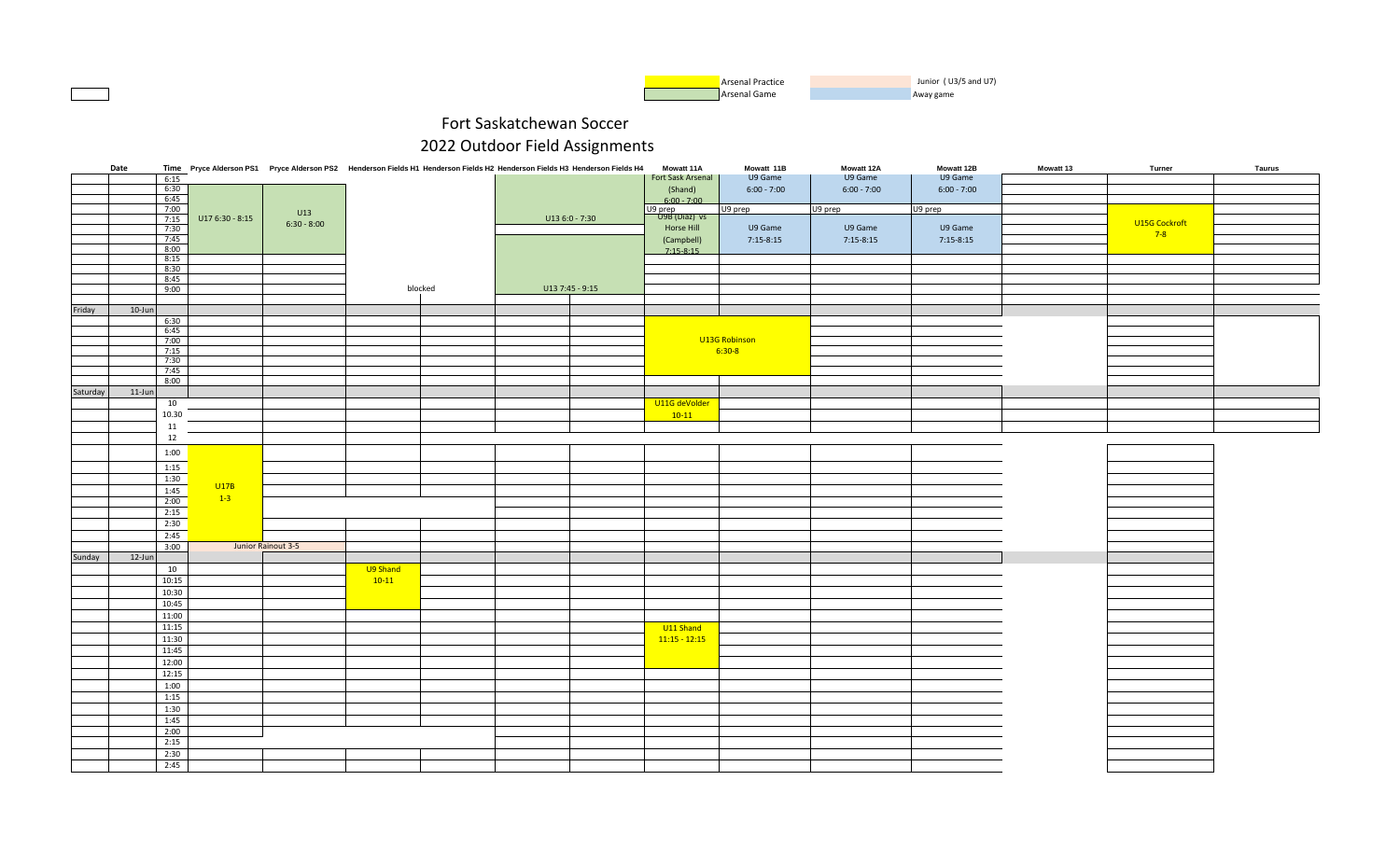

| 3:00<br>3:30<br>4:00<br>U15B Smith 3:30 -5:00<br>4:15<br>4:30<br>4;45<br>5:00<br>5:15<br>5:30<br>5:45<br>6:00<br>6:15<br>6:30<br>6:45 |               |
|---------------------------------------------------------------------------------------------------------------------------------------|---------------|
|                                                                                                                                       |               |
|                                                                                                                                       |               |
|                                                                                                                                       |               |
|                                                                                                                                       |               |
|                                                                                                                                       |               |
|                                                                                                                                       |               |
|                                                                                                                                       |               |
|                                                                                                                                       |               |
|                                                                                                                                       |               |
|                                                                                                                                       |               |
|                                                                                                                                       |               |
|                                                                                                                                       |               |
|                                                                                                                                       |               |
|                                                                                                                                       |               |
|                                                                                                                                       |               |
|                                                                                                                                       |               |
| 7:00                                                                                                                                  |               |
| 7:15<br>U17 6:30 - 8:15<br>7:30                                                                                                       |               |
| 7:45                                                                                                                                  |               |
| 8:00                                                                                                                                  |               |
| 8:15                                                                                                                                  |               |
| 8:30                                                                                                                                  |               |
| 8:45                                                                                                                                  |               |
| 9:00                                                                                                                                  |               |
| Monday<br>13-Jun                                                                                                                      |               |
|                                                                                                                                       |               |
|                                                                                                                                       |               |
| 6:00<br>U11B Berrora                                                                                                                  |               |
| U7<br>U7<br>U11B Shand<br>U11B<br> U11 <br>U11B Grosseth<br>6:15                                                                      |               |
| 6:30<br>$6 - 7$<br>$6 - 7$<br>$6-7$<br>Practice 6-7<br>Practice 6-7<br>Practice 6-7<br>Practice 6-7<br>6:45                           |               |
| 7:00<br>U13 6:0 - 7:30                                                                                                                |               |
| 7:15                                                                                                                                  |               |
| U11 McLean 7-8<br>U11 G deVolder7-8<br>U11 Practice 7-8<br>7:30                                                                       |               |
| 7:45                                                                                                                                  |               |
| U13<br>U13<br>8:00<br>U15 7:15-8:50                                                                                                   |               |
| $7:15 - 8:40$<br>$7:15 - 8:40$<br>8:15                                                                                                |               |
| 8:30                                                                                                                                  |               |
| U13 7:45 - 9:15<br>8:45<br>blocked                                                                                                    |               |
| 9:00                                                                                                                                  |               |
| Tuesday<br>14-Jun                                                                                                                     |               |
| 6:00                                                                                                                                  |               |
| U9B Shand and<br>U9<br>U9B Gaitty and Diaz<br>U9<br>U3/5<br>U3/5<br>6:15                                                              |               |
| Hansen<br>6:30<br>$6 - 7$<br>$6 - 7$<br>$6 - 7$<br>$6 - 7$<br>$6 - 7$                                                                 |               |
| $6-7$<br>6:45<br>practice                                                                                                             |               |
| 7:00<br>break<br>break<br>$6 - 7$                                                                                                     |               |
| U13 6:0 - 7:30<br>7:15                                                                                                                |               |
| <b>U9G Eastman and</b><br><b>U9</b><br>7:30                                                                                           | U15G Cockroft |
| peden<br>7:45<br>practice<br>$7:15-8:15$                                                                                              | $7-8$         |
| U13<br>U17 game or practice<br>U13B<br>$7:15 - 8:15$<br>8:00<br>$7-8$                                                                 |               |
| $7:15 - 8:40$<br>$7:15 - 8:40$<br>7:15-8:40<br>8:15                                                                                   |               |
| 8:30                                                                                                                                  |               |
| 8:45                                                                                                                                  |               |
| 9:00<br>blocked<br>U13 7:45 - 9:15                                                                                                    |               |
| Wednesda<br>15-Jun                                                                                                                    |               |
| 6:00                                                                                                                                  |               |
| U7<br>U7<br>6:15                                                                                                                      |               |
| U11B (Berroa) vs<br>6:30<br>$6 - 7$<br>$6 - 7$                                                                                        |               |
| South Clareview<br>6:45<br>U11Game 6-7:10                                                                                             |               |
| $(M_{\text{outroll}})$                                                                                                                |               |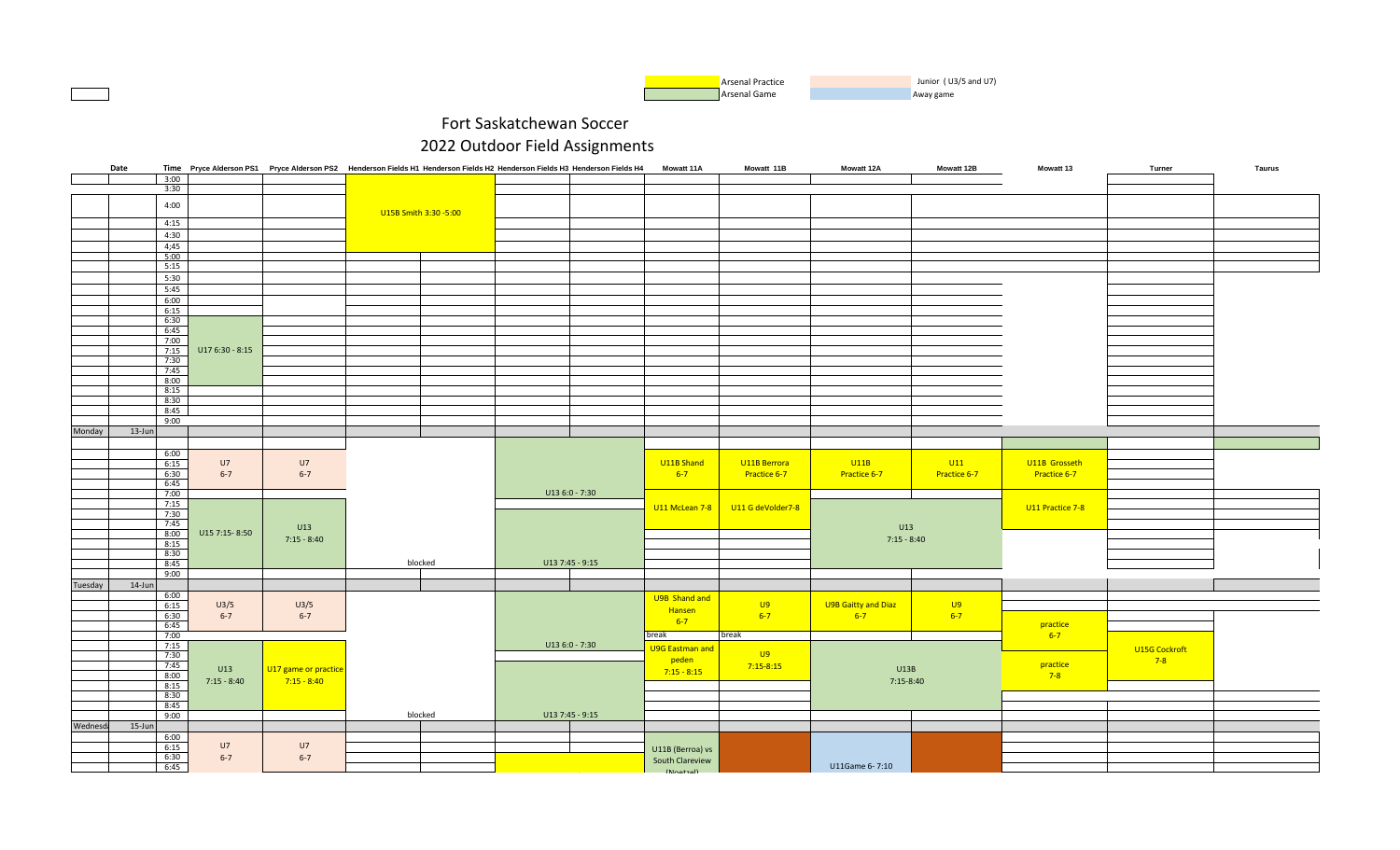

|          | Date           |                 | Time Pryce Alderson PS1 Pryce Alderson PS2 Henderson Fields H1 Henderson Fields H2 Henderson Fields H3 Henderson Fields H4 |          |               |                 | Mowatt 11A                      | Mowatt 11B     | Mowatt 12A    | Mowatt 12B            | Mowatt 13 | Turner        | <b>Taurus</b>               |
|----------|----------------|-----------------|----------------------------------------------------------------------------------------------------------------------------|----------|---------------|-----------------|---------------------------------|----------------|---------------|-----------------------|-----------|---------------|-----------------------------|
|          | 7:00           |                 |                                                                                                                            |          |               | U13G Wilson     | <i>(INDELLEI)</i><br>$6 - 7:10$ |                |               |                       |           |               |                             |
|          | 7:15           |                 |                                                                                                                            |          | U13B Monteith | $6:30-8$        |                                 | blocked        |               | blocked               |           |               |                             |
|          | 7:30<br>7:45   |                 |                                                                                                                            |          | $7-8$         |                 |                                 |                |               |                       |           |               |                             |
|          | 8:00           | U15 7:15-8:50   | $U177:15 - 8:40$                                                                                                           |          |               |                 |                                 |                |               | U11G (McLean) vs COCL |           |               |                             |
|          | 8:15           |                 |                                                                                                                            |          |               |                 |                                 | U11            |               |                       |           |               |                             |
|          | 8:30           |                 |                                                                                                                            |          |               |                 |                                 | Game 7:25-8:35 |               | (Lyseng)<br>7:25-8:35 |           |               |                             |
|          | 8:45           |                 |                                                                                                                            |          |               |                 |                                 |                |               |                       |           |               |                             |
|          | 9:00           |                 |                                                                                                                            |          |               |                 | blocked                         |                | blocked       |                       |           |               |                             |
| Thursday | 16-Jun<br>6:00 |                 | blocked                                                                                                                    |          |               |                 | U9B Diaz vs Fort                |                |               |                       |           |               |                             |
|          | 6:15           |                 |                                                                                                                            |          |               |                 | Sask Arsenal                    | U9 Game        | U9 Game       | U9 Game               |           |               |                             |
|          | 6:30           |                 |                                                                                                                            |          |               |                 | (Shand)                         | $6:00 - 7:00$  | $6:00 - 7:00$ | $6:00 - 7:00$         |           |               |                             |
|          | 6:45           |                 |                                                                                                                            |          |               |                 | $6:00 - 7:00$                   |                |               |                       |           |               |                             |
|          | 7:00           |                 | U13                                                                                                                        |          |               |                 | U9 prep<br>U9B (Hansen) vs      | U9 prep        | U9 prep       | U9 prep               |           |               |                             |
|          | 7:15<br>7:30   | U17 6:30 - 8:15 | $6:30 - 8:00$                                                                                                              |          |               | U13 6:0 - 7:30  | Fort Sask Arsenal               | U9 Game        | U9 Game       | U9 Game               |           | U15G Cockroft |                             |
|          | 7:45           |                 |                                                                                                                            |          |               |                 | (Gaitty)                        | $7:15-8:15$    | $7:15-8:15$   | $7:15-8:15$           |           | $7-8$         |                             |
|          | 8:00           |                 |                                                                                                                            |          |               |                 | $7:15-8:15$                     |                |               |                       |           |               |                             |
|          | 8:15           |                 |                                                                                                                            |          |               |                 |                                 |                |               |                       |           |               |                             |
|          | 8:30           |                 |                                                                                                                            |          |               |                 |                                 |                |               |                       |           |               |                             |
|          | 8:45<br>9:00   |                 |                                                                                                                            |          | blocked       | U13 7:45 - 9:15 |                                 |                |               |                       |           |               |                             |
|          |                |                 |                                                                                                                            |          |               |                 |                                 |                |               |                       |           |               |                             |
| Friday   | 17-Jun         |                 |                                                                                                                            |          |               |                 |                                 |                |               |                       |           |               |                             |
|          | 6:30           |                 |                                                                                                                            |          |               |                 |                                 |                |               |                       |           |               |                             |
|          | 6:45           |                 |                                                                                                                            |          |               |                 |                                 | U13G Robinson  |               |                       |           |               |                             |
|          | 7:00<br>7:15   |                 |                                                                                                                            |          |               |                 |                                 | $6:30-8$       |               |                       |           |               |                             |
|          | 7:30           |                 |                                                                                                                            |          |               |                 |                                 |                |               |                       |           |               |                             |
|          | 7:45           |                 |                                                                                                                            |          |               |                 |                                 |                |               |                       |           |               |                             |
|          | 8:00           |                 |                                                                                                                            |          |               |                 |                                 |                |               |                       |           |               |                             |
| Saturday | 18-Jun         |                 |                                                                                                                            |          |               |                 |                                 |                |               |                       |           |               |                             |
|          | 10             |                 |                                                                                                                            |          |               |                 | U11G deVolder                   |                |               |                       |           |               |                             |
|          | 10.30<br>11    |                 |                                                                                                                            |          |               |                 | $10-11$                         |                |               |                       |           |               |                             |
|          | 12             |                 |                                                                                                                            |          |               |                 |                                 |                |               |                       |           |               |                             |
|          |                |                 |                                                                                                                            |          |               |                 |                                 |                |               |                       |           |               | Booked all day for Jamboree |
|          | 1:00           |                 |                                                                                                                            |          |               |                 |                                 |                |               |                       |           |               | and Turus                   |
|          | 1:15           |                 |                                                                                                                            |          |               |                 |                                 |                |               |                       |           |               |                             |
|          | 1:30           | U17B            |                                                                                                                            |          |               |                 |                                 |                |               |                       |           |               |                             |
|          | 1:45           | $1-3$           |                                                                                                                            |          |               |                 |                                 |                |               |                       |           |               |                             |
|          | 2:00<br>2:15   |                 |                                                                                                                            |          |               |                 |                                 |                |               |                       |           |               |                             |
|          | 2:30           |                 |                                                                                                                            |          |               |                 |                                 |                |               |                       |           |               |                             |
|          | 2:45           |                 |                                                                                                                            |          |               |                 |                                 |                |               |                       |           |               |                             |
|          | 3:00           |                 |                                                                                                                            |          |               |                 |                                 |                |               |                       |           |               |                             |
| Sunday   | 19-Jun         |                 |                                                                                                                            |          |               |                 |                                 |                |               |                       |           |               |                             |
|          | 10             |                 |                                                                                                                            | U9 Shand |               |                 |                                 |                |               |                       |           |               |                             |
|          | 10:15          |                 |                                                                                                                            | $10-11$  |               |                 |                                 |                |               |                       |           |               |                             |
|          | 10:30          |                 |                                                                                                                            |          |               |                 |                                 |                |               |                       |           |               |                             |
|          | 10:45          |                 |                                                                                                                            |          |               |                 |                                 |                |               |                       |           |               |                             |
|          | 11:00          |                 |                                                                                                                            |          |               |                 |                                 |                |               |                       |           |               |                             |
|          | 11:15          |                 |                                                                                                                            |          |               |                 | U11 Shand                       |                |               |                       |           |               |                             |
|          | 11:30          |                 |                                                                                                                            |          |               |                 | $11:15 - 12:15$                 |                |               |                       |           |               |                             |
|          | 11:45          |                 |                                                                                                                            |          |               |                 |                                 |                |               |                       |           |               |                             |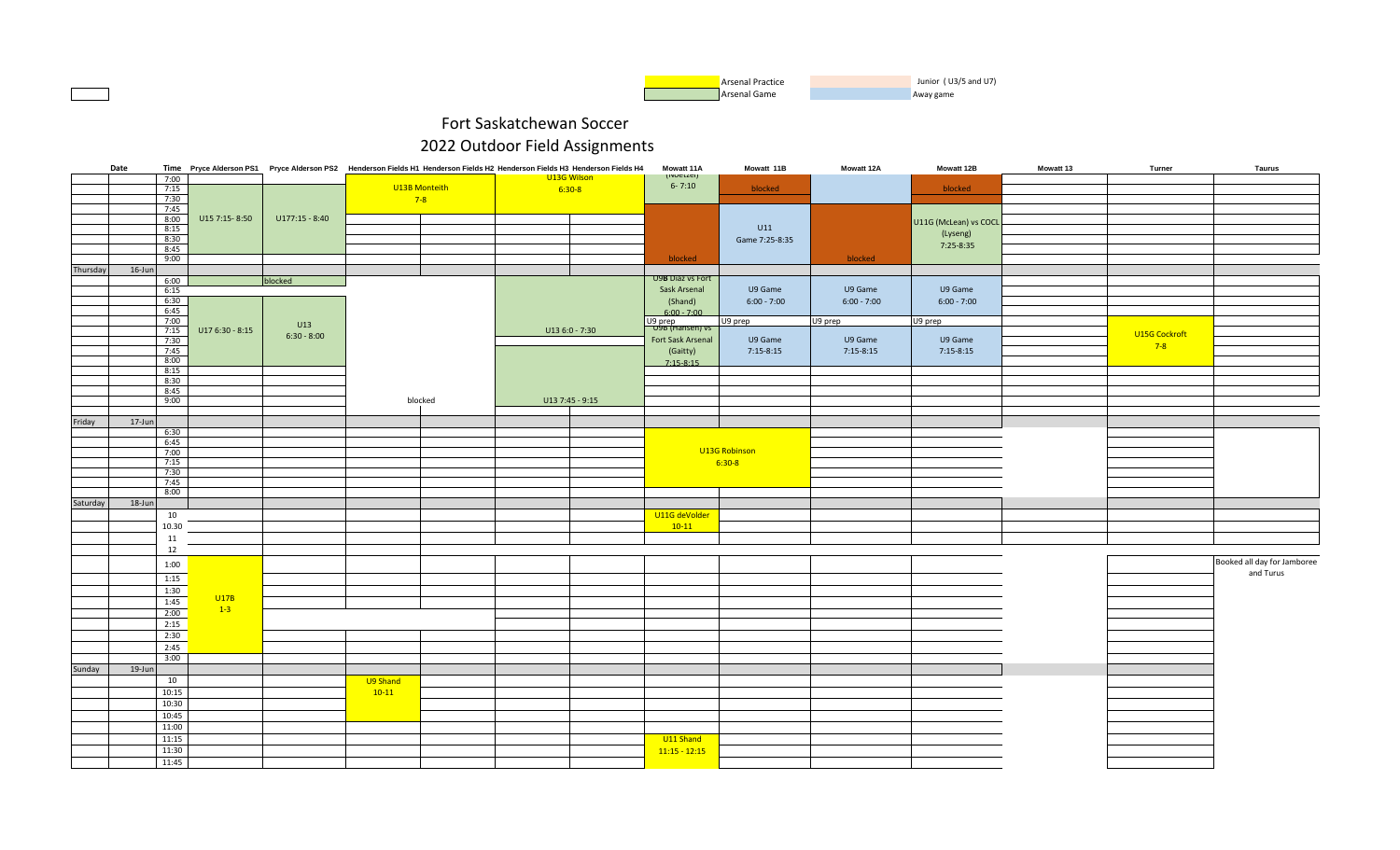

|         | Date      |              |                 | Time Pryce Alderson PS1 Pryce Alderson PS2 Henderson Fields H1 Henderson Fields H2 Henderson Fields H3 Henderson Fields H4 |                       |                 | <b>Mowatt 11A</b> | Mowatt 11B        | <b>Mowatt 12A</b>   | <b>Mowatt 12B</b> | <b>Mowatt 13</b> | Turner | Taurus        |
|---------|-----------|--------------|-----------------|----------------------------------------------------------------------------------------------------------------------------|-----------------------|-----------------|-------------------|-------------------|---------------------|-------------------|------------------|--------|---------------|
|         |           | 12:00        |                 |                                                                                                                            |                       |                 |                   |                   |                     |                   |                  |        |               |
|         |           | 12:15        |                 |                                                                                                                            |                       |                 |                   |                   |                     |                   |                  |        |               |
|         |           | 1:00         |                 |                                                                                                                            |                       |                 |                   |                   |                     |                   |                  |        |               |
|         |           |              |                 |                                                                                                                            |                       |                 |                   |                   |                     |                   |                  |        |               |
|         |           | 1:15         |                 |                                                                                                                            |                       |                 |                   |                   |                     |                   |                  |        |               |
|         |           | 1:30         |                 |                                                                                                                            |                       |                 |                   |                   |                     |                   |                  |        |               |
|         |           | 1:45         |                 |                                                                                                                            |                       |                 |                   |                   |                     |                   |                  |        |               |
|         |           | 2:00         |                 |                                                                                                                            |                       |                 |                   |                   |                     |                   |                  |        |               |
|         |           | 2:15         |                 |                                                                                                                            |                       |                 |                   |                   |                     |                   |                  |        |               |
|         |           | 2:30         |                 |                                                                                                                            |                       |                 |                   |                   |                     |                   |                  |        |               |
|         |           | 2:45         |                 |                                                                                                                            |                       |                 |                   |                   |                     |                   |                  |        |               |
|         |           |              |                 |                                                                                                                            |                       |                 |                   |                   |                     |                   |                  |        |               |
|         |           | 3:00         |                 |                                                                                                                            |                       |                 |                   |                   |                     |                   |                  |        |               |
|         |           | 3:30         |                 |                                                                                                                            |                       |                 |                   |                   |                     |                   |                  |        |               |
|         |           | 4:00         |                 |                                                                                                                            |                       |                 |                   |                   |                     |                   |                  |        |               |
|         |           |              |                 |                                                                                                                            | U15B Smith 3:30 -5:00 |                 |                   |                   |                     |                   |                  |        |               |
|         |           | 4:15         |                 |                                                                                                                            |                       |                 |                   |                   |                     |                   |                  |        |               |
|         |           | 4:30         |                 |                                                                                                                            |                       |                 |                   |                   |                     |                   |                  |        |               |
|         |           | 4;45         |                 |                                                                                                                            |                       |                 |                   |                   |                     |                   |                  |        |               |
|         |           | 5:00         |                 |                                                                                                                            |                       |                 |                   |                   |                     |                   |                  |        |               |
|         |           | 5:15         |                 |                                                                                                                            |                       |                 |                   |                   |                     |                   |                  |        |               |
|         |           | 5:30         |                 |                                                                                                                            |                       |                 |                   |                   |                     |                   |                  |        |               |
|         |           |              |                 |                                                                                                                            |                       |                 |                   |                   |                     |                   |                  |        |               |
|         |           | 5:45         |                 |                                                                                                                            |                       |                 |                   |                   |                     |                   |                  |        |               |
|         |           | 6:00         |                 |                                                                                                                            |                       |                 |                   |                   |                     |                   |                  |        |               |
|         |           | 6:15         |                 |                                                                                                                            |                       |                 |                   |                   |                     |                   |                  |        |               |
|         |           | 6:30         |                 |                                                                                                                            |                       |                 |                   |                   |                     |                   |                  |        |               |
|         |           | 6:45         |                 |                                                                                                                            |                       |                 |                   |                   |                     |                   |                  |        |               |
|         |           | 7:00         |                 |                                                                                                                            |                       |                 |                   |                   |                     |                   |                  |        |               |
|         |           | 7:15         | U17 6:30 - 8:15 |                                                                                                                            |                       |                 |                   |                   |                     |                   |                  |        |               |
|         |           | 7:30<br>7:45 |                 |                                                                                                                            |                       |                 |                   |                   |                     |                   |                  |        |               |
|         |           | 8:00         |                 |                                                                                                                            |                       |                 |                   |                   |                     |                   |                  |        |               |
|         |           | 8:15         |                 |                                                                                                                            |                       |                 |                   |                   |                     |                   |                  |        |               |
|         |           | 8:30         |                 |                                                                                                                            |                       |                 |                   |                   |                     |                   |                  |        |               |
|         |           | 8:45         |                 |                                                                                                                            |                       |                 |                   |                   |                     |                   |                  |        |               |
|         |           | 9:00         |                 |                                                                                                                            |                       |                 |                   |                   |                     |                   |                  |        |               |
|         |           |              |                 |                                                                                                                            |                       |                 |                   |                   |                     |                   |                  |        |               |
| Monday  | 20-Jun    |              |                 |                                                                                                                            |                       |                 |                   |                   |                     |                   |                  |        |               |
|         |           |              |                 |                                                                                                                            |                       |                 |                   |                   |                     |                   |                  |        |               |
|         |           | 6:00         |                 |                                                                                                                            |                       |                 |                   |                   |                     |                   |                  |        |               |
|         |           | 6:15         |                 |                                                                                                                            |                       |                 | U11B Shand        | U11B Berrora      | U11B                | U11               | U11B Grosseth    |        |               |
|         |           | 6:30         |                 |                                                                                                                            |                       |                 | $6-7$             | Practice 6-7      | Practice 6-7        | Practice 6-7      | Practice 6-7     |        |               |
|         |           | 6:45         |                 |                                                                                                                            |                       |                 |                   |                   |                     |                   |                  |        |               |
|         |           | 7:00         |                 |                                                                                                                            |                       | U13 6:0 - 7:30  |                   |                   |                     |                   |                  |        |               |
|         |           | 7:15         |                 |                                                                                                                            |                       |                 | U11 McLean 7-8    | U11 G deVolder7-8 |                     |                   | U11 Practice 7-8 |        |               |
|         |           | 7:30         |                 |                                                                                                                            |                       |                 |                   |                   |                     |                   |                  |        |               |
|         |           | 7:45         |                 | U13                                                                                                                        |                       |                 |                   |                   | U13                 |                   |                  |        |               |
|         |           | 8:00         | U15 7:15-8:50   | $7:15 - 8:40$                                                                                                              |                       |                 |                   |                   | $7:15 - 8:40$       |                   |                  |        |               |
|         |           | 8:15         |                 |                                                                                                                            |                       |                 |                   |                   |                     |                   |                  |        |               |
|         |           | 8:30         |                 |                                                                                                                            |                       |                 |                   |                   |                     |                   |                  |        |               |
|         |           | 8:45         |                 |                                                                                                                            | blocked               | U13 7:45 - 9:15 |                   |                   |                     |                   |                  |        |               |
|         |           | 9:00         |                 |                                                                                                                            |                       |                 |                   |                   |                     |                   |                  |        |               |
| Tuesday | $21$ -Jun |              |                 |                                                                                                                            |                       |                 |                   |                   |                     |                   |                  |        |               |
|         |           | 6:00         |                 |                                                                                                                            |                       |                 | U9G Peden and     |                   |                     |                   |                  |        |               |
|         |           | 6:15         |                 |                                                                                                                            |                       |                 | Eastman           | <b>U9</b>         | U9B Gaitty and Diaz | <b>U9</b>         |                  |        | U15G Cockroft |
|         |           | 6:30         |                 |                                                                                                                            |                       |                 | $6 - 7$           | $6-7$             | $6 - 7$             | $6 - 7$           |                  |        | $6-7$         |
|         |           | 6:45         |                 |                                                                                                                            |                       |                 |                   |                   |                     |                   | practice         |        |               |
|         |           | 7:00         |                 |                                                                                                                            |                       |                 | break             | break             |                     |                   | $6 - 7$          |        |               |
|         |           | 7:15         |                 |                                                                                                                            |                       | $U136:0 - 7:30$ | U9B Shand and     |                   |                     |                   |                  |        |               |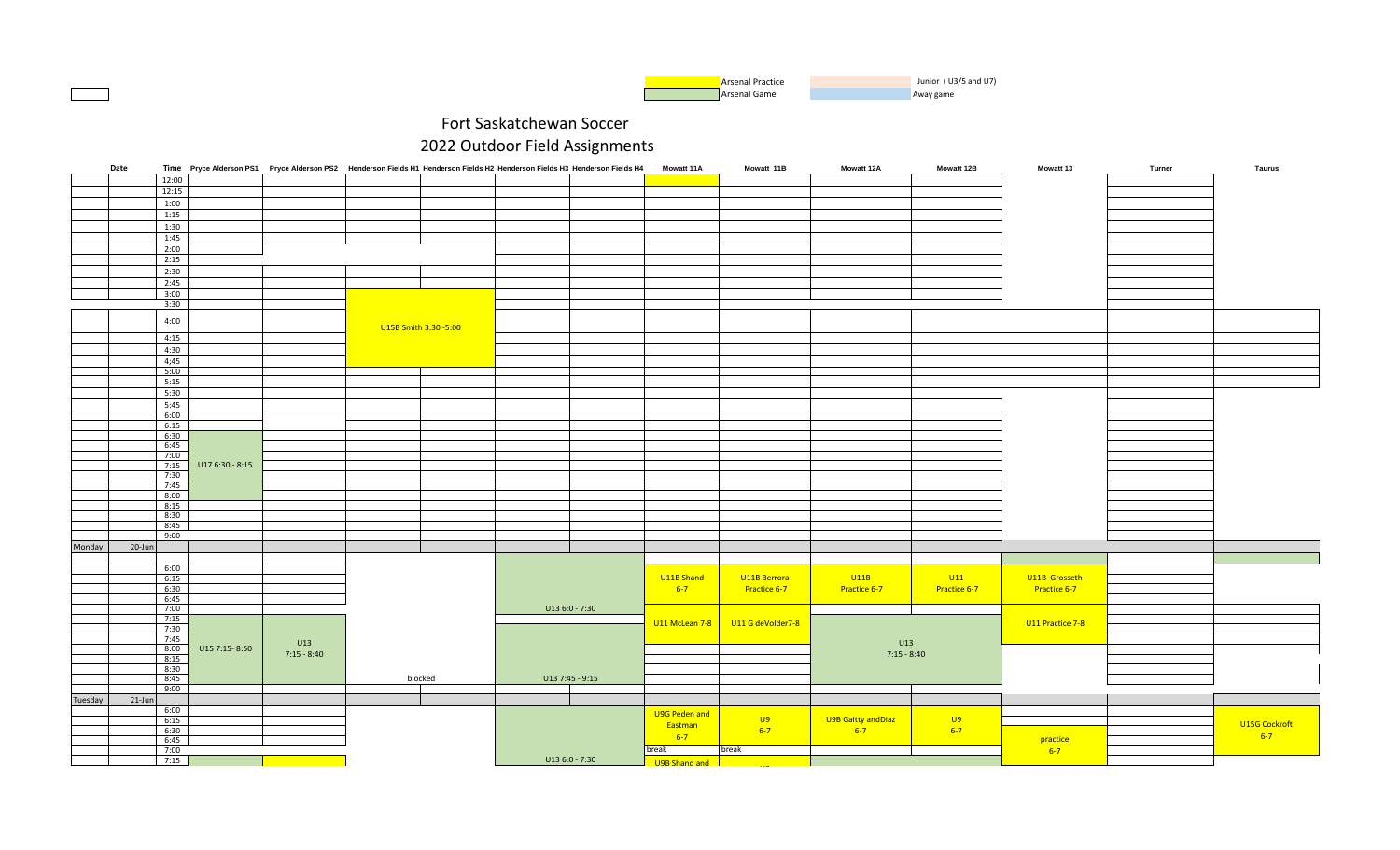

|          | Date      |       |                 |                      | Time Pryce Alderson PS1 Pryce Alderson PS2 Henderson Fields H1 Henderson Fields H2 Henderson Fields H3 Henderson Fields H4 |             |                 | Mowatt 11A         | Mowatt 11B      | <b>Mowatt 12A</b>       | Mowatt 12B            | Mowatt 13 | Turner | Taurus        |
|----------|-----------|-------|-----------------|----------------------|----------------------------------------------------------------------------------------------------------------------------|-------------|-----------------|--------------------|-----------------|-------------------------|-----------------------|-----------|--------|---------------|
|          |           | 7:30  |                 |                      |                                                                                                                            |             |                 | Hansen             | $\overline{U}9$ |                         |                       |           |        |               |
|          |           | 7:45  | U13             | U17 game or practice |                                                                                                                            |             |                 |                    | $7:15 - 8:15$   | U13B                    |                       | practice  |        |               |
|          |           | 8:00  |                 | $7:15 - 8:40$        |                                                                                                                            |             |                 | $7:15 - 8:15$      |                 |                         |                       | $7-8$     |        |               |
|          |           | 8:15  | $7:15 - 8:40$   |                      |                                                                                                                            |             |                 |                    |                 | 7:15-8:40               |                       |           |        |               |
|          |           | 8:30  |                 |                      |                                                                                                                            |             |                 |                    |                 |                         |                       |           |        |               |
|          |           | 8:45  |                 |                      |                                                                                                                            |             |                 |                    |                 |                         |                       |           |        |               |
|          |           | 9:00  |                 |                      | blocked                                                                                                                    |             | U13 7:45 - 9:15 |                    |                 |                         |                       |           |        |               |
| Wednesd: | 22-Jun    |       |                 |                      |                                                                                                                            |             |                 |                    |                 |                         |                       |           |        |               |
|          |           | 6:00  |                 |                      |                                                                                                                            |             |                 |                    |                 |                         |                       |           |        |               |
|          |           | 6:15  |                 |                      |                                                                                                                            |             |                 |                    |                 |                         |                       |           |        |               |
|          |           | 6:30  |                 |                      |                                                                                                                            |             |                 | U11 (de Volder) vs |                 | U11B (Grosseth) vs Fort |                       |           |        |               |
|          |           | 6:45  |                 |                      |                                                                                                                            |             |                 | Fort Sask Arsenal  |                 | Sask Arsenal (Berroa)   |                       |           |        |               |
|          |           | 7:00  |                 |                      |                                                                                                                            | U13G Wilson |                 | (McLean)           |                 |                         |                       |           |        |               |
|          |           | 7:15  |                 |                      | U13B Monteith                                                                                                              |             | $6:30-8$        | $6 - 7:10$         | blocked         | $6 - 7:10$              | blocked               |           |        |               |
|          |           | 7:30  |                 |                      | $7-8$                                                                                                                      |             |                 |                    |                 |                         |                       |           |        |               |
|          |           | 7:45  |                 |                      |                                                                                                                            |             |                 |                    |                 |                         |                       |           |        |               |
|          |           | 8:00  | U15 7:15-8:50   | $U177:15 - 8:40$     |                                                                                                                            |             |                 |                    |                 |                         |                       |           |        |               |
|          |           | 8:15  |                 |                      |                                                                                                                            |             |                 |                    | U11             |                         | U11B Shand) vs Delton |           |        |               |
|          |           | 8:30  |                 |                      |                                                                                                                            |             |                 |                    |                 |                         | (Keohan)              |           |        |               |
|          |           | 8:45  |                 |                      |                                                                                                                            |             |                 |                    | Game 7:25-8:35  |                         | 7:25-8:35             |           |        |               |
|          |           | 9:00  |                 |                      |                                                                                                                            |             |                 | blocked            |                 | blocked                 |                       |           |        |               |
|          |           |       |                 |                      |                                                                                                                            |             |                 |                    |                 |                         |                       |           |        |               |
| Thursday | 23-Jun    |       |                 |                      |                                                                                                                            |             |                 |                    |                 |                         |                       |           |        |               |
|          |           | 6:00  |                 | blocked              |                                                                                                                            |             |                 | U9(Eastman) vs     |                 | U9B (Diaz) vs Fort Sask |                       |           |        |               |
|          |           | 6:15  |                 |                      |                                                                                                                            |             |                 | Griesbach (Asumu)  | U9 Game         | Arsenal (Gaitty)        | U9 Game               |           |        |               |
|          |           | 6:30  |                 |                      |                                                                                                                            |             |                 | $6:00 - 7:00$      | $6:00 - 7:00$   | $6:00 - 7:00$           | $6:00 - 7:00$         |           |        |               |
|          |           | 6:45  |                 |                      |                                                                                                                            |             |                 |                    |                 |                         |                       |           |        |               |
|          |           | 7:00  |                 | U13                  |                                                                                                                            |             |                 | U9 prep            | U9 prep         | U9 prep                 | U9 prep               |           |        | U15G Cockroft |
|          |           | 7:15  | U17 6:30 - 8:15 | $6:30 - 8:00$        |                                                                                                                            |             | U13 6:0 - 7:30  | U9 (Peden) vs      |                 | U9B (Hansen) vsDunluce  |                       |           |        | 6:45-7:45     |
|          |           | 7:30  |                 |                      |                                                                                                                            |             |                 | Horse Hill (Garcia | U9 Game         | (Wegassa)               | U9 Game               |           |        |               |
|          |           | 7:45  |                 |                      |                                                                                                                            |             |                 | $7:15-8:15$        | $7:15-8:15$     | $7:15-8:15$             | $7:15-8:15$           |           |        |               |
|          |           | 8:00  |                 |                      |                                                                                                                            |             |                 |                    |                 |                         |                       |           |        |               |
|          |           | 8:15  |                 |                      |                                                                                                                            |             |                 |                    |                 |                         |                       |           |        |               |
|          |           | 8:30  |                 |                      |                                                                                                                            |             |                 |                    |                 |                         |                       |           |        |               |
|          |           | 8:45  |                 |                      |                                                                                                                            |             |                 |                    |                 |                         |                       |           |        |               |
|          |           | 9:00  |                 |                      | blocked                                                                                                                    |             | U13 7:45 - 9:15 |                    |                 |                         |                       |           |        |               |
|          |           |       |                 |                      |                                                                                                                            |             |                 |                    |                 |                         |                       |           |        |               |
| Friday   | $24$ -Jun |       |                 |                      |                                                                                                                            |             |                 |                    |                 |                         |                       |           |        |               |
|          |           | 6:30  |                 |                      |                                                                                                                            |             |                 |                    |                 |                         |                       |           |        |               |
|          |           | 6:45  |                 |                      |                                                                                                                            |             |                 |                    |                 |                         |                       |           |        |               |
|          |           | 7:00  |                 |                      |                                                                                                                            |             |                 |                    | U13G Robinson   |                         |                       |           |        |               |
|          |           | 7:15  |                 |                      |                                                                                                                            |             |                 |                    | $6:30-8$        |                         |                       |           |        |               |
|          |           | 7:30  |                 |                      |                                                                                                                            |             |                 |                    |                 |                         |                       |           |        |               |
|          |           | 7:45  |                 |                      |                                                                                                                            |             |                 |                    |                 |                         |                       |           |        |               |
|          |           | 8:00  |                 |                      |                                                                                                                            |             |                 |                    |                 |                         |                       |           |        |               |
| Saturday | 25-Jun    |       |                 |                      |                                                                                                                            |             |                 |                    |                 |                         |                       |           |        |               |
|          |           | 10    |                 |                      |                                                                                                                            |             |                 | U11G deVolder      |                 |                         |                       |           |        |               |
|          |           | 10.30 |                 |                      |                                                                                                                            |             |                 | $10-11$            |                 |                         |                       |           |        |               |
|          |           | 11    |                 |                      |                                                                                                                            |             |                 |                    |                 |                         |                       |           |        |               |
|          |           |       |                 |                      |                                                                                                                            |             |                 |                    |                 |                         |                       |           |        |               |
|          |           | 12    |                 |                      |                                                                                                                            |             |                 |                    |                 |                         |                       |           |        |               |
|          |           | 1:00  |                 |                      |                                                                                                                            |             |                 |                    |                 |                         |                       |           |        |               |
|          |           | 1:15  |                 |                      |                                                                                                                            |             |                 |                    |                 |                         |                       |           |        |               |
|          |           |       |                 |                      |                                                                                                                            |             |                 |                    |                 |                         |                       |           |        |               |
|          |           | 1:30  | U17B            |                      |                                                                                                                            |             |                 |                    |                 |                         |                       |           |        |               |
|          |           | 1:45  |                 |                      |                                                                                                                            |             |                 |                    |                 |                         |                       |           |        |               |
|          |           | 2:00  | $1-3$           |                      |                                                                                                                            |             |                 |                    |                 |                         |                       |           |        |               |
|          |           | 2:15  |                 |                      |                                                                                                                            |             |                 |                    |                 |                         |                       |           |        |               |
|          |           | 2:30  |                 |                      |                                                                                                                            |             |                 |                    |                 |                         |                       |           |        |               |
|          |           |       |                 |                      |                                                                                                                            |             |                 |                    |                 |                         |                       |           |        |               |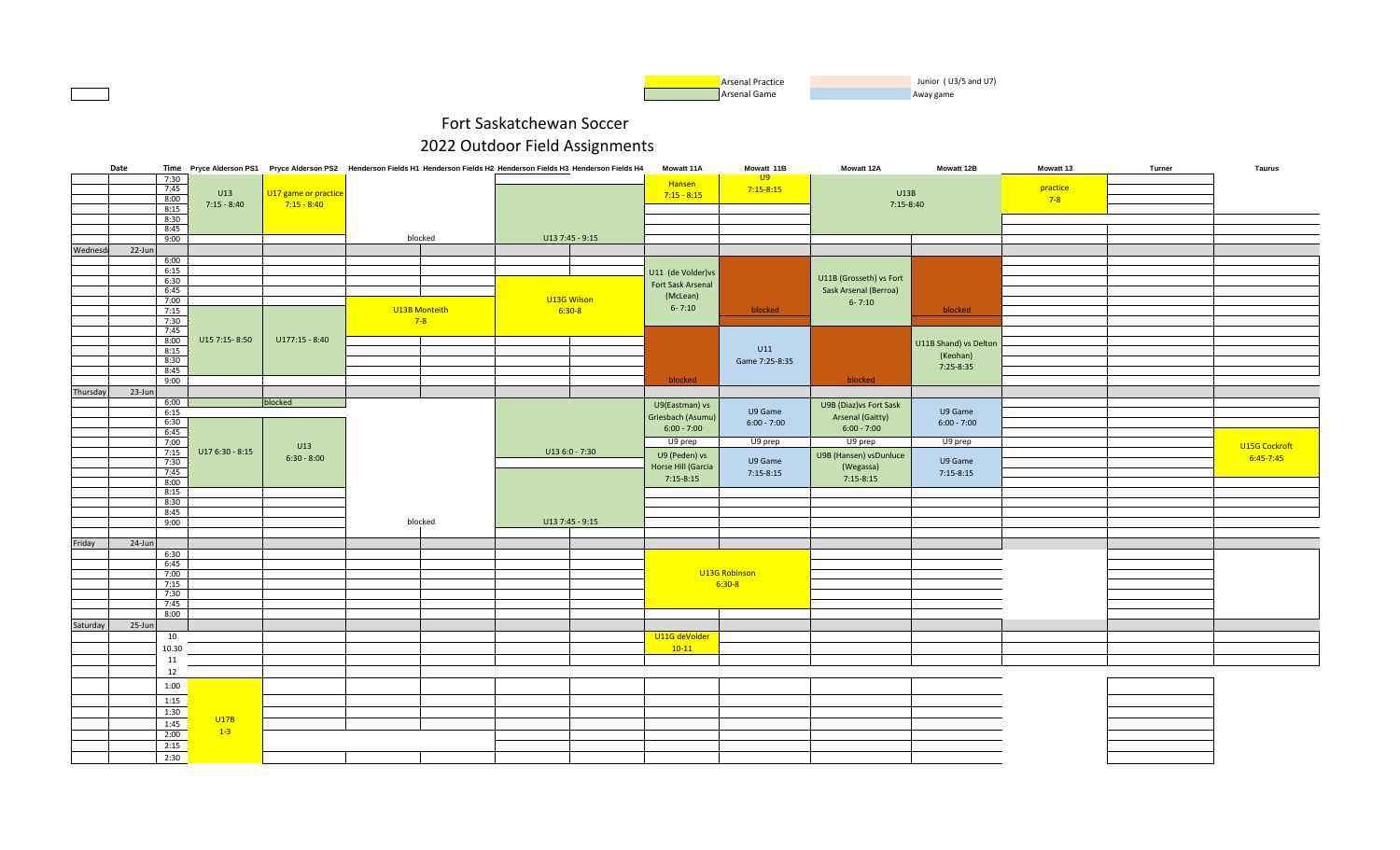

|        | Date       |       |                 | Time Pryce Alderson PS1 Pryce Alderson PS2 Henderson Fields H1 Henderson Fields H2 Henderson Fields H3 Henderson Fields H4 |          |                       |  | <b>Mowatt 11A</b> | Mowatt 11B        | <b>Mowatt 12A</b> | Mowatt 12B   | <b>Mowatt 13</b> | Turner | Taurus |
|--------|------------|-------|-----------------|----------------------------------------------------------------------------------------------------------------------------|----------|-----------------------|--|-------------------|-------------------|-------------------|--------------|------------------|--------|--------|
|        |            | 2:45  |                 |                                                                                                                            |          |                       |  |                   |                   |                   |              |                  |        |        |
|        |            | 3:00  |                 |                                                                                                                            |          |                       |  |                   |                   |                   |              |                  |        |        |
| Sunday | 26-Jun     |       |                 |                                                                                                                            |          |                       |  |                   |                   |                   |              |                  |        |        |
|        |            | 10    |                 |                                                                                                                            | U9 Shand |                       |  |                   |                   |                   |              |                  |        |        |
|        |            |       |                 |                                                                                                                            |          |                       |  |                   |                   |                   |              |                  |        |        |
|        |            | 10:15 |                 |                                                                                                                            | $10-11$  |                       |  |                   |                   |                   |              |                  |        |        |
|        |            | 10:30 |                 |                                                                                                                            |          |                       |  |                   |                   |                   |              |                  |        |        |
|        |            | 10:45 |                 |                                                                                                                            |          |                       |  |                   |                   |                   |              |                  |        |        |
|        |            | 11:00 |                 |                                                                                                                            |          |                       |  |                   |                   |                   |              |                  |        |        |
|        |            | 11:15 |                 |                                                                                                                            |          |                       |  | U11 Shand         |                   |                   |              |                  |        |        |
|        |            | 11:30 |                 |                                                                                                                            |          |                       |  | $11:15 - 12:15$   |                   |                   |              |                  |        |        |
|        |            |       |                 |                                                                                                                            |          |                       |  |                   |                   |                   |              |                  |        |        |
|        |            | 11:45 |                 |                                                                                                                            |          |                       |  |                   |                   |                   |              |                  |        |        |
|        |            | 12:00 |                 |                                                                                                                            |          |                       |  |                   |                   |                   |              |                  |        |        |
|        |            | 12:15 |                 |                                                                                                                            |          |                       |  |                   |                   |                   |              |                  |        |        |
|        |            | 1:00  |                 |                                                                                                                            |          |                       |  |                   |                   |                   |              |                  |        |        |
|        |            | 1:15  |                 |                                                                                                                            |          |                       |  |                   |                   |                   |              |                  |        |        |
|        |            | 1:30  |                 |                                                                                                                            |          |                       |  |                   |                   |                   |              |                  |        |        |
|        |            |       |                 |                                                                                                                            |          |                       |  |                   |                   |                   |              |                  |        |        |
|        |            | 1:45  |                 |                                                                                                                            |          |                       |  |                   |                   |                   |              |                  |        |        |
|        |            | 2:00  |                 |                                                                                                                            |          |                       |  |                   |                   |                   |              |                  |        |        |
|        |            | 2:15  |                 |                                                                                                                            |          |                       |  |                   |                   |                   |              |                  |        |        |
|        |            | 2:30  |                 |                                                                                                                            |          |                       |  |                   |                   |                   |              |                  |        |        |
|        |            | 2:45  |                 |                                                                                                                            |          |                       |  |                   |                   |                   |              |                  |        |        |
|        |            | 3:00  |                 |                                                                                                                            |          |                       |  |                   |                   |                   |              |                  |        |        |
|        |            | 3:30  |                 |                                                                                                                            |          |                       |  |                   |                   |                   |              |                  |        |        |
|        |            |       |                 |                                                                                                                            |          |                       |  |                   |                   |                   |              |                  |        |        |
|        |            | 4:00  |                 |                                                                                                                            |          |                       |  |                   |                   |                   |              |                  |        |        |
|        |            |       |                 |                                                                                                                            |          | U15B Smith 3:30 -5:00 |  |                   |                   |                   |              |                  |        |        |
|        |            | 4:15  |                 |                                                                                                                            |          |                       |  |                   |                   |                   |              |                  |        |        |
|        |            | 4:30  |                 |                                                                                                                            |          |                       |  |                   |                   |                   |              |                  |        |        |
|        |            | 4;45  |                 |                                                                                                                            |          |                       |  |                   |                   |                   |              |                  |        |        |
|        |            | 5:00  |                 |                                                                                                                            |          |                       |  |                   |                   |                   |              |                  |        |        |
|        |            | 5:15  |                 |                                                                                                                            |          |                       |  |                   |                   |                   |              |                  |        |        |
|        |            | 5:30  |                 |                                                                                                                            |          |                       |  |                   |                   |                   |              |                  |        |        |
|        |            | 5:45  |                 |                                                                                                                            |          |                       |  |                   |                   |                   |              |                  |        |        |
|        |            | 6:00  |                 |                                                                                                                            |          |                       |  |                   |                   |                   |              |                  |        |        |
|        |            | 6:15  |                 |                                                                                                                            |          |                       |  |                   |                   |                   |              |                  |        |        |
|        |            | 6:30  |                 |                                                                                                                            |          |                       |  |                   |                   |                   |              |                  |        |        |
|        |            | 6:45  |                 |                                                                                                                            |          |                       |  |                   |                   |                   |              |                  |        |        |
|        |            | 7:00  |                 |                                                                                                                            |          |                       |  |                   |                   |                   |              |                  |        |        |
|        |            | 7:15  | U17 6:30 - 8:15 |                                                                                                                            |          |                       |  |                   |                   |                   |              |                  |        |        |
|        |            | 7:30  |                 |                                                                                                                            |          |                       |  |                   |                   |                   |              |                  |        |        |
|        |            | 7:45  |                 |                                                                                                                            |          |                       |  |                   |                   |                   |              |                  |        |        |
|        |            | 8:00  |                 |                                                                                                                            |          |                       |  |                   |                   |                   |              |                  |        |        |
|        |            | 8:15  |                 |                                                                                                                            |          |                       |  |                   |                   |                   |              |                  |        |        |
|        |            | 8:30  |                 |                                                                                                                            |          |                       |  |                   |                   |                   |              |                  |        |        |
|        |            | 8:45  |                 |                                                                                                                            |          |                       |  |                   |                   |                   |              |                  |        |        |
|        |            | 9:00  |                 |                                                                                                                            |          |                       |  |                   |                   |                   |              |                  |        |        |
|        |            |       |                 |                                                                                                                            |          |                       |  |                   |                   |                   |              |                  |        |        |
| Monday | $27 - Jun$ |       |                 |                                                                                                                            |          |                       |  |                   |                   |                   |              |                  |        |        |
|        |            |       |                 |                                                                                                                            |          |                       |  |                   |                   |                   |              |                  |        |        |
|        |            | 6:00  |                 |                                                                                                                            |          |                       |  |                   |                   |                   |              |                  |        |        |
|        |            | 6:15  |                 |                                                                                                                            |          |                       |  | U11B Shand        | U11B Berrora      | U11B              | U11          | U11B Grosseth    |        |        |
|        |            | 6:30  |                 |                                                                                                                            |          |                       |  | $6-7$             | Practice 6-7      | Practice 6-7      | Practice 6-7 | Practice 6-7     |        |        |
|        |            | 6:45  |                 |                                                                                                                            |          |                       |  |                   |                   |                   |              |                  |        |        |
|        |            | 7:00  |                 |                                                                                                                            |          |                       |  |                   |                   |                   |              |                  |        |        |
|        |            | 7:15  |                 |                                                                                                                            |          |                       |  | U11 McLean 7-8    | U11 G deVolder7-8 |                   |              | U11 Practice 7-8 |        |        |
|        |            | 7:30  |                 |                                                                                                                            |          |                       |  |                   |                   |                   |              |                  |        |        |
|        |            | 7:45  |                 | 1113                                                                                                                       |          |                       |  |                   |                   | 1113              |              |                  |        |        |
|        |            |       |                 |                                                                                                                            |          |                       |  |                   |                   |                   |              |                  |        |        |